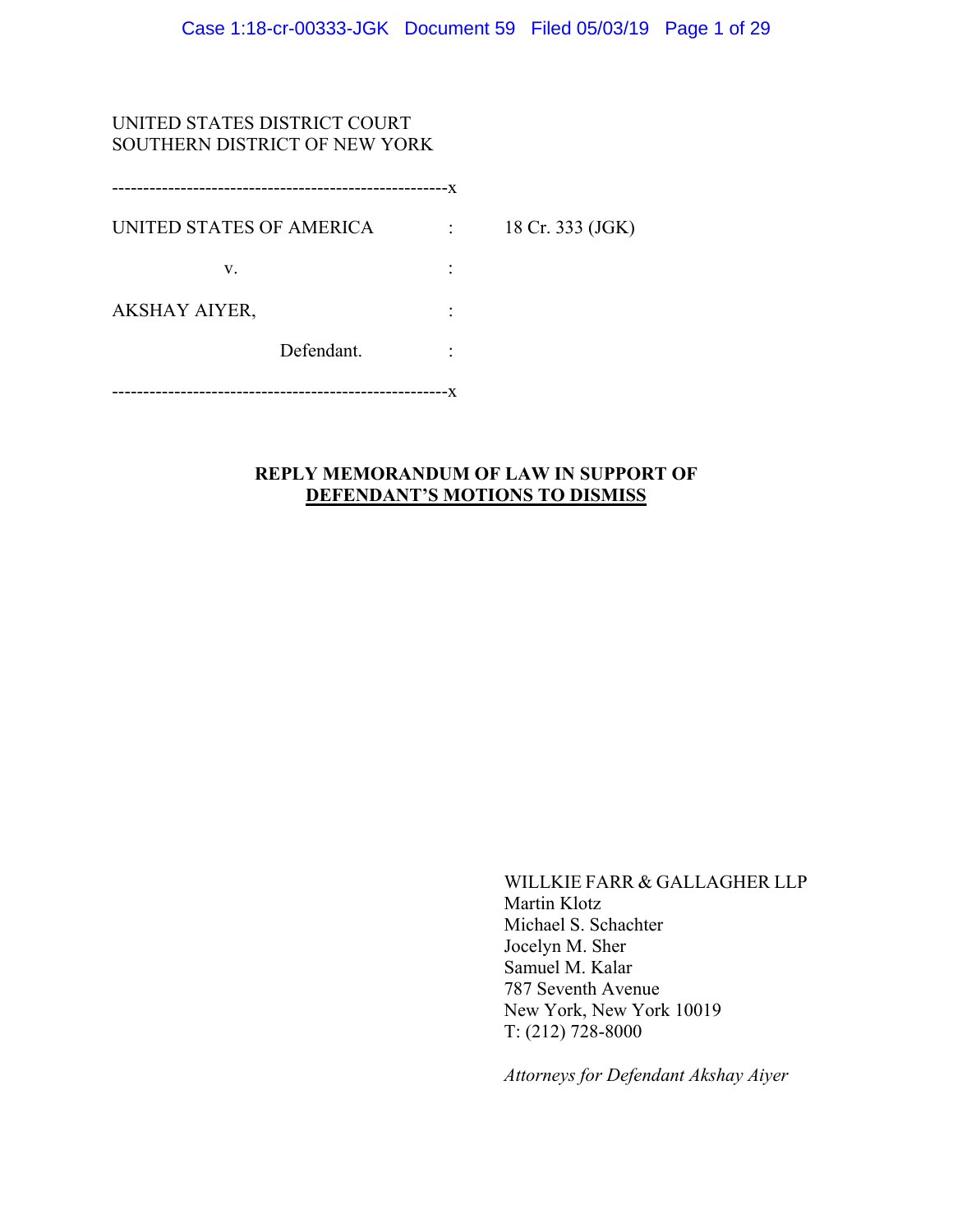## **TABLE OF CONTENTS**

| $I_{\cdot}$ |           |             | The Government Cannot Substitute Its Own Conclusions For The Court's                                                              |  |
|-------------|-----------|-------------|-----------------------------------------------------------------------------------------------------------------------------------|--|
|             | A.        |             | The Indictment's Conclusory Allegations Of "Fixing Prices" And<br>"Rigging Bids" Do Not Determine The Applicability Of The Per Se |  |
|             | <b>B.</b> |             | The Likely Effects Of The Alleged Conduct Are The Crux Of Whether                                                                 |  |
| II.         |           |             | The Government Ignores Mr. Aiyer's Arguments That The Conduct Actually                                                            |  |
|             | A.        |             | The Challenged Coordinated Trading In The Interdealer Market Is Not                                                               |  |
|             |           | $1_{\cdot}$ | The Challenged Coordinated Trading In The Interdealer                                                                             |  |
|             |           | 2.          | The Government Completely Ignores The Context In Which<br>The Alleged Coordinated Trading In The Interdealer Market               |  |
|             | <b>B.</b> |             | The Alleged Conduct Related To Ruble Trading Between Mr. Aiyer                                                                    |  |
|             |           | 1.          | The Government Mischaracterizes The Vertical Relationship<br>Between Mr. Aiyer And Mr. Katz In The Ruble Market14                 |  |
| Ш.          |           |             | Resolution Of The Threshold Legal Issue In The Antitrust Motion Need Not                                                          |  |
| IV.         |           |             |                                                                                                                                   |  |
|             | A.        |             | The Indictment Alleges Distinct, Disconnected Behaviors That                                                                      |  |
|             | <b>B.</b> |             | The Government's Conclusory Assertion That The Behaviors Are<br>"Means And Methods" Of A "Price-Fixing And Bid-Rigging            |  |
|             | C.        |             |                                                                                                                                   |  |
|             |           |             |                                                                                                                                   |  |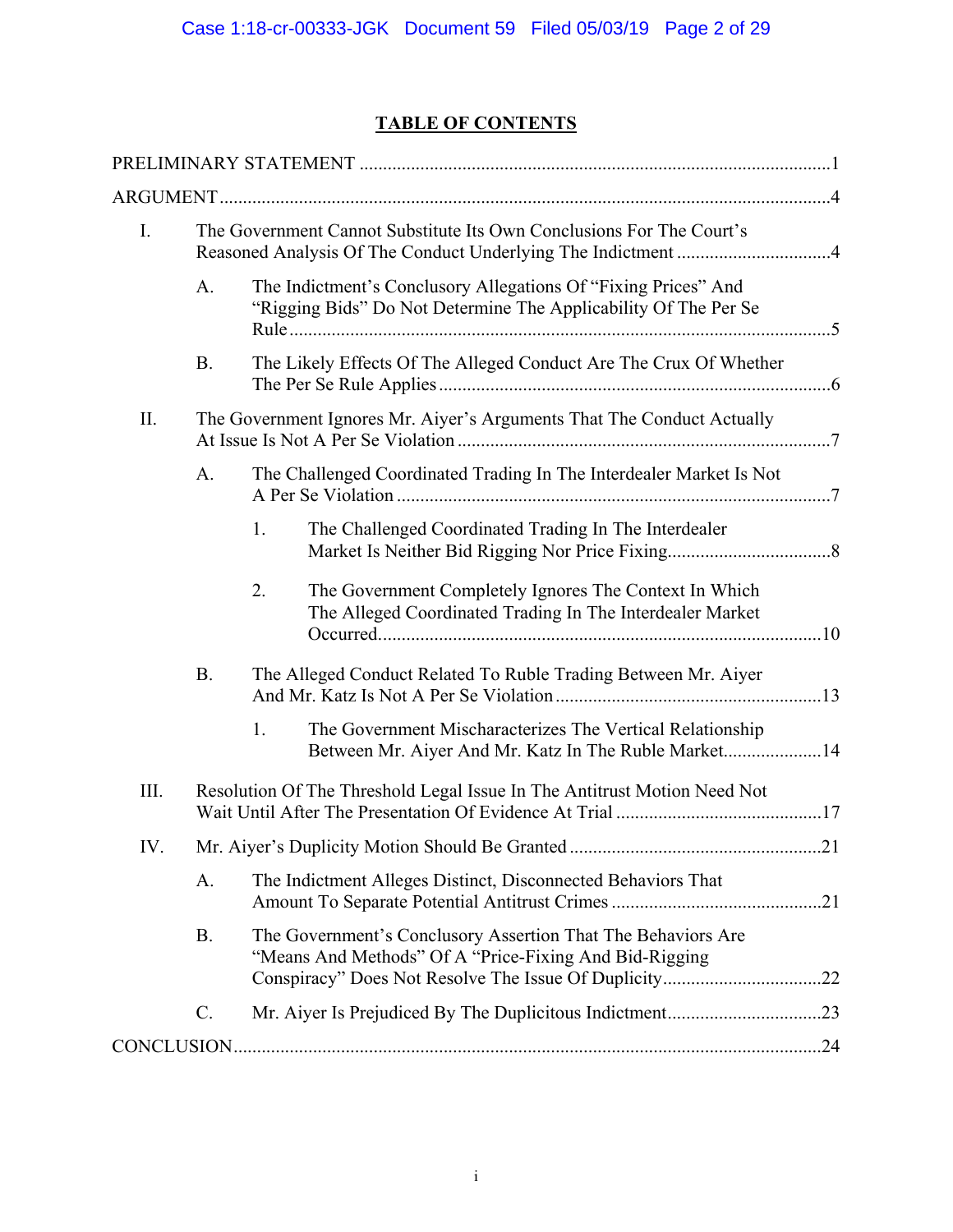## **TABLE OF AUTHORITIES**

| Cases                                                                                                                         | Page(s) |
|-------------------------------------------------------------------------------------------------------------------------------|---------|
| Apex Oil Co. v. DiMauro,                                                                                                      |         |
| In re ATM Fee Antitrust Litig.,                                                                                               |         |
| Blanksteen v. N.Y. Mercantile Exch.,                                                                                          |         |
| Board of Trade of City of Chicago v. United States,                                                                           |         |
| Broadcast Music, Inc., v. Columbia Broadcasting Systems, Inc. ("BMI")                                                         |         |
| Craftsmen Limousine, Inc. v. Ford Motor Co.,                                                                                  |         |
| In re Foreign Exch. Benchmark Rates Antitrust Litig.,                                                                         |         |
| Gatt Comme'ns, Inc. v. PMC Assocs., LLC,<br>No. 10 Civ. 8 (DAB), 2011 WL 1044898 (S.D.N.Y. Mar. 10, 2011) 14                  |         |
| Gelboim v. Bank of America Corp.,                                                                                             |         |
| Granite Partners, L.P. v. Bear, Sterns & Co.,                                                                                 |         |
| Leegin Creative Leather Prod., Inc. v. PSKS, Inc.,                                                                            |         |
| Medical Center at Elizabeth Place, LLC v. Atrium Health System, et al.,                                                       |         |
| nFinanSe, Inc. v. Interactive Commc'ns Int'l, Inc.,<br>No. 11 Civ. 3728 (AT), 2012 WL 13009231 (N.D. Ga. July 24, 2012)12, 14 |         |
| NYNEX Corp. v. Discon, Inc.,                                                                                                  |         |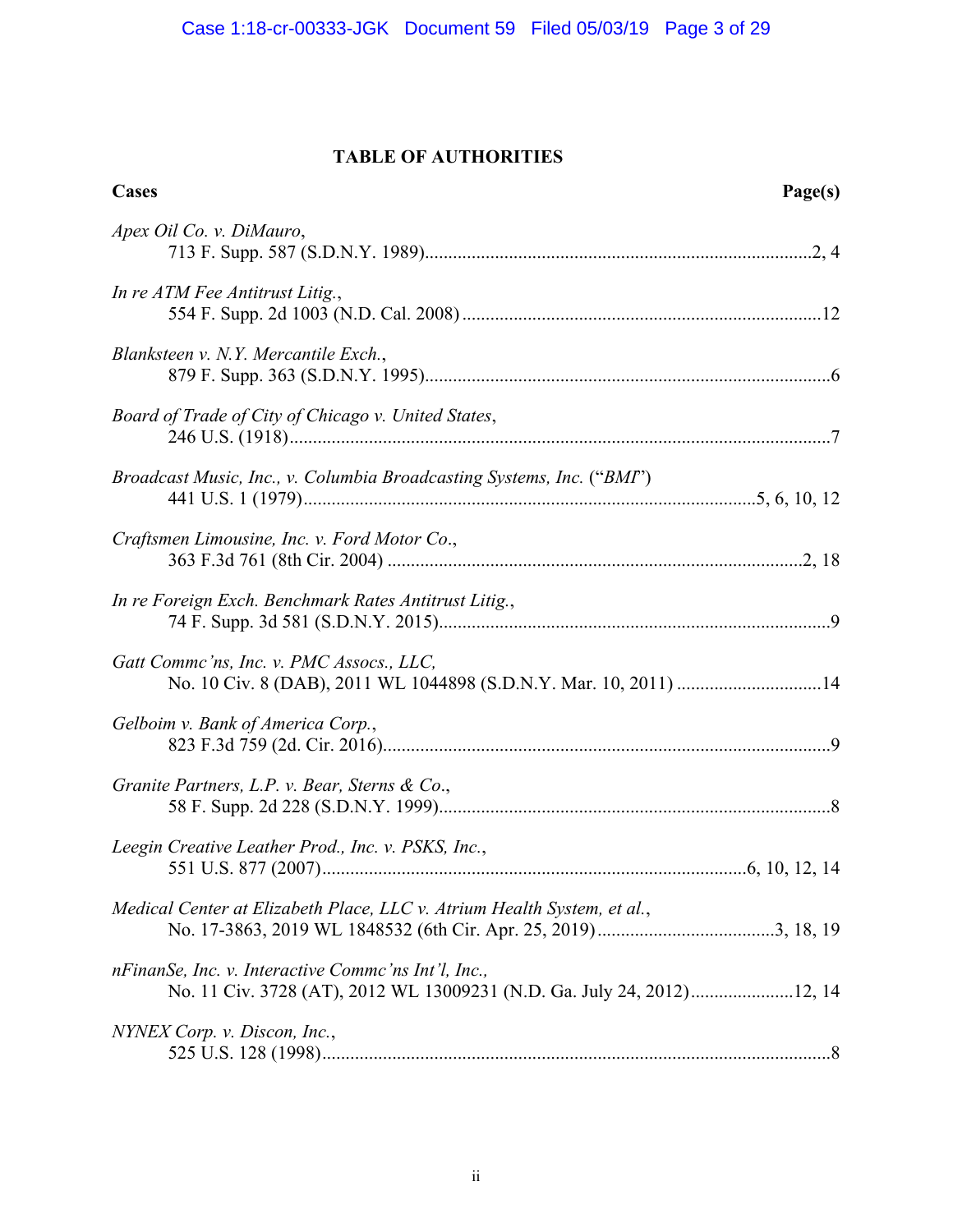# Case 1:18-cr-00333-JGK Document 59 Filed 05/03/19 Page 4 of 29

| Pennsylvania Ave. Funds v. Borey,                                                      |  |
|----------------------------------------------------------------------------------------|--|
| Polk Bros., Inc. v. Forest City Enters., Inc.,                                         |  |
| Rothery Storage & Van Co. v. Atlas Van Lines, Inc.,                                    |  |
| Skilling v. United States,                                                             |  |
| State Oil Co. v. Khan,                                                                 |  |
| United States v. Abakporo,                                                             |  |
| United States v. Aracri,                                                               |  |
| United States v. Aviv,<br>No. 95 Cr. 386 (LLS), 1996 WL 48611 (S.D.N.Y. Feb. 6, 1996), |  |
| United States v. Bell,                                                                 |  |
| United States v. Jones,                                                                |  |
| United States v. Koppers Co.,                                                          |  |
| United States v. Pierce,                                                               |  |
| United States v. Pirro,                                                                |  |
| United States v. Sampson,                                                              |  |
| United States v. Ulbricht,                                                             |  |
| United States v. U.S. Gypsum Co.,                                                      |  |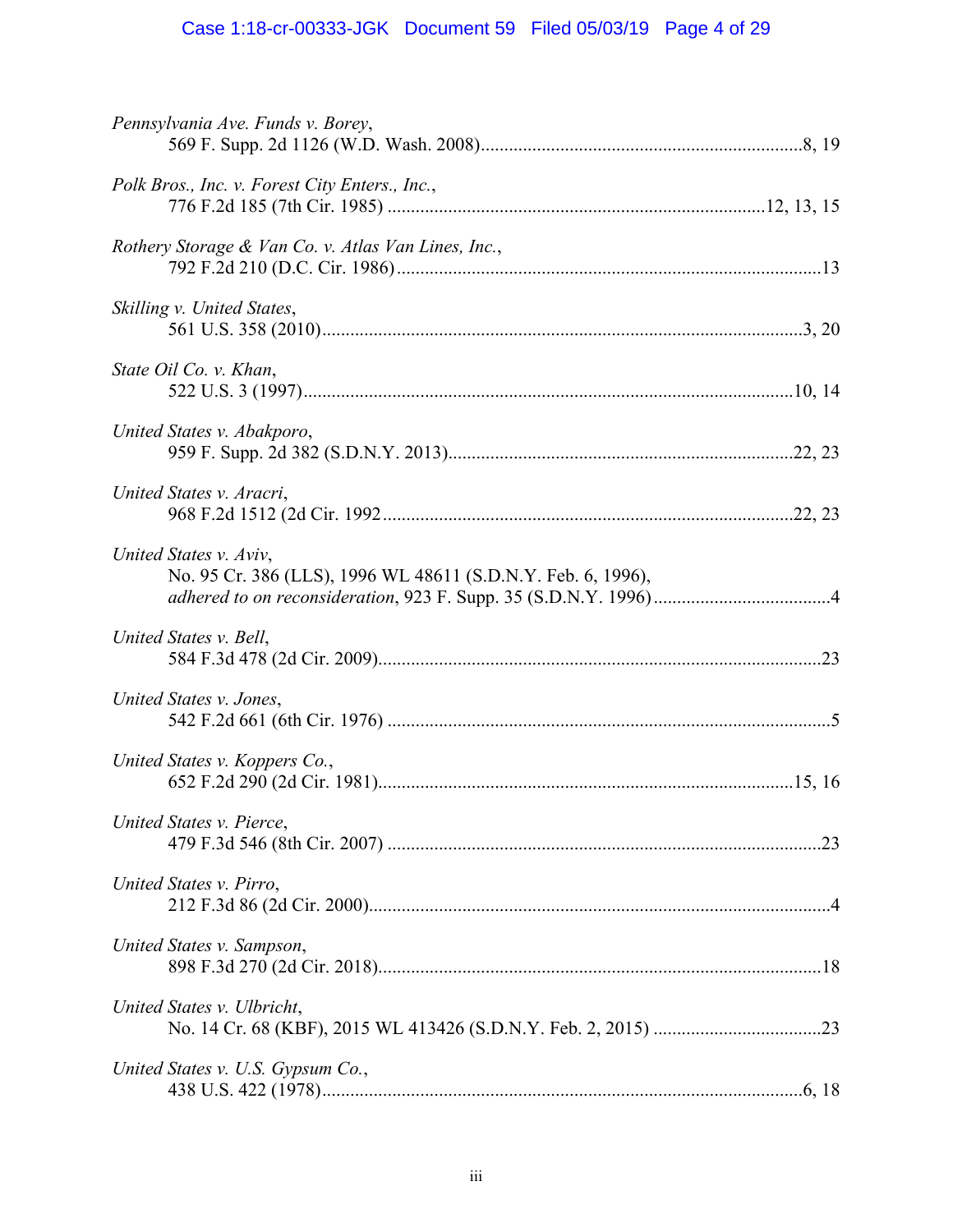# Case 1:18-cr-00333-JGK Document 59 Filed 05/03/19 Page 5 of 29

| United States v. Usher,                                                                                                                               |
|-------------------------------------------------------------------------------------------------------------------------------------------------------|
| <b>Statutes, Rules and Regulations</b>                                                                                                                |
|                                                                                                                                                       |
| <b>Other Authorities</b>                                                                                                                              |
|                                                                                                                                                       |
| FEDERAL TRADE COMMISSION AND U.S. DEPARTMENT OF JUSTICE ANTITRUST DIVISION:<br>ANTITRUST GUIDELINES FOR COLLABORATIONS AMONG COMPETITORS (Apr. 2000)8 |
| U.S. DEPARTMENT OF JUSTICE ANTITRUST DIVISION: ANTITRUST DIVISION MANUAL                                                                              |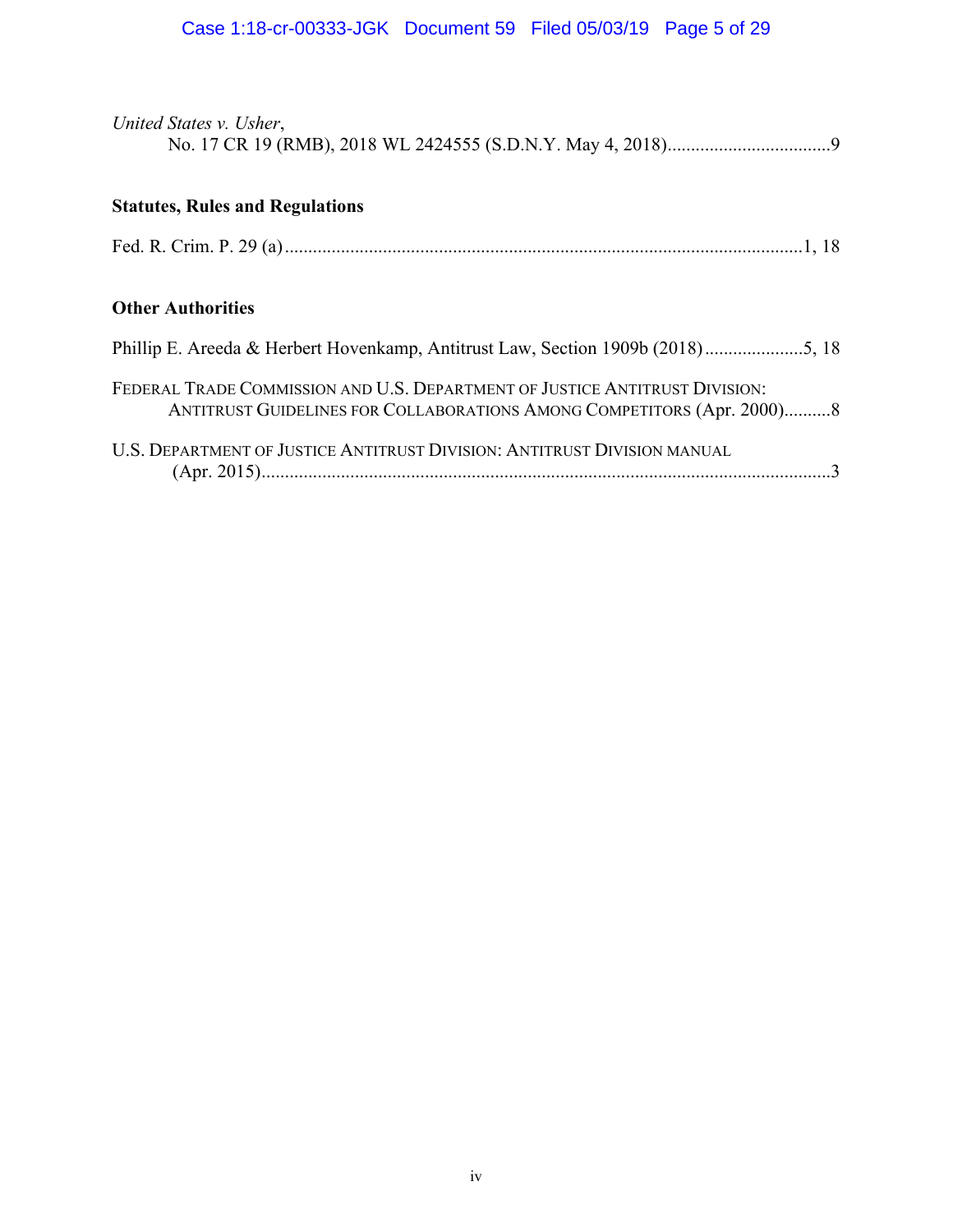Defendant Akshay Aiyer respectfully submits this Reply Memorandum of Law in further support of his Motion to Dismiss the Indictment in Part for Failure to Allege a Crime (ECF No. 50 (the "Antitrust Motion")) and his Motion to Dismiss the Indictment as Impermissibly Duplicitous (ECF No. 48 (the "Duplicity Motion")) (together, the "Motions to Dismiss").<sup>1</sup>

## **PRELIMINARY STATEMENT**

Mr. Aiyer seeks a determination that most of the conduct charged in the Indictment is not classic per se price fixing or bid rigging, and thus cannot be prosecuted criminally. The Government has described this request as a "premature Rule 29 motion." (Opp. at 1.) But this characterization is inapt, as Mr. Aiyer's Antitrust Motion does not seek a ruling that "the evidence is insufficient to sustain a conviction." Fed. R. Crim. P. 29(a). Instead, the motion takes facts identified by the Government to show the actual conduct underlying the Indictment and seeks a threshold legal determination—whether the conduct, if proven, should be treated as a per se antitrust violation or analyzed under the rule of reason. This determination is properly made by the Court before trial.

On May 10, 2018, the Government charged Mr. Aiyer with a single conclusory count of conspiracy to violate Section 1 of the Sherman Act by "fixing prices of, and rigging bids and offers for, CEEMEA currencies traded in the United States and elsewhere." (Indictment ¶¶ 20- 23.) On April 19, 2019, in response to Mr. Aiyer's request for more particulars, and pursuant to the Court's December 17, 2018 scheduling order (ECF No. 43), the Government provided Mr. Aiyer with a revised list of 60 allegedly collusive trading-related episodes among the Rand Chat

1

<sup>&</sup>lt;sup>1</sup> This single Memorandum in support of the Antitrust Motion and the Duplicity Motion comes in response to the United States' Omnibus Memorandum of Law in Opposition to Defendant's Motions to Dismiss the Indictment (ECF No. 55 (the "Opposition" or "Opp.")). Unless otherwise noted, all capitalized terms herein shall have the meanings set forth in Mr. Aiyer's Motions to Dismiss.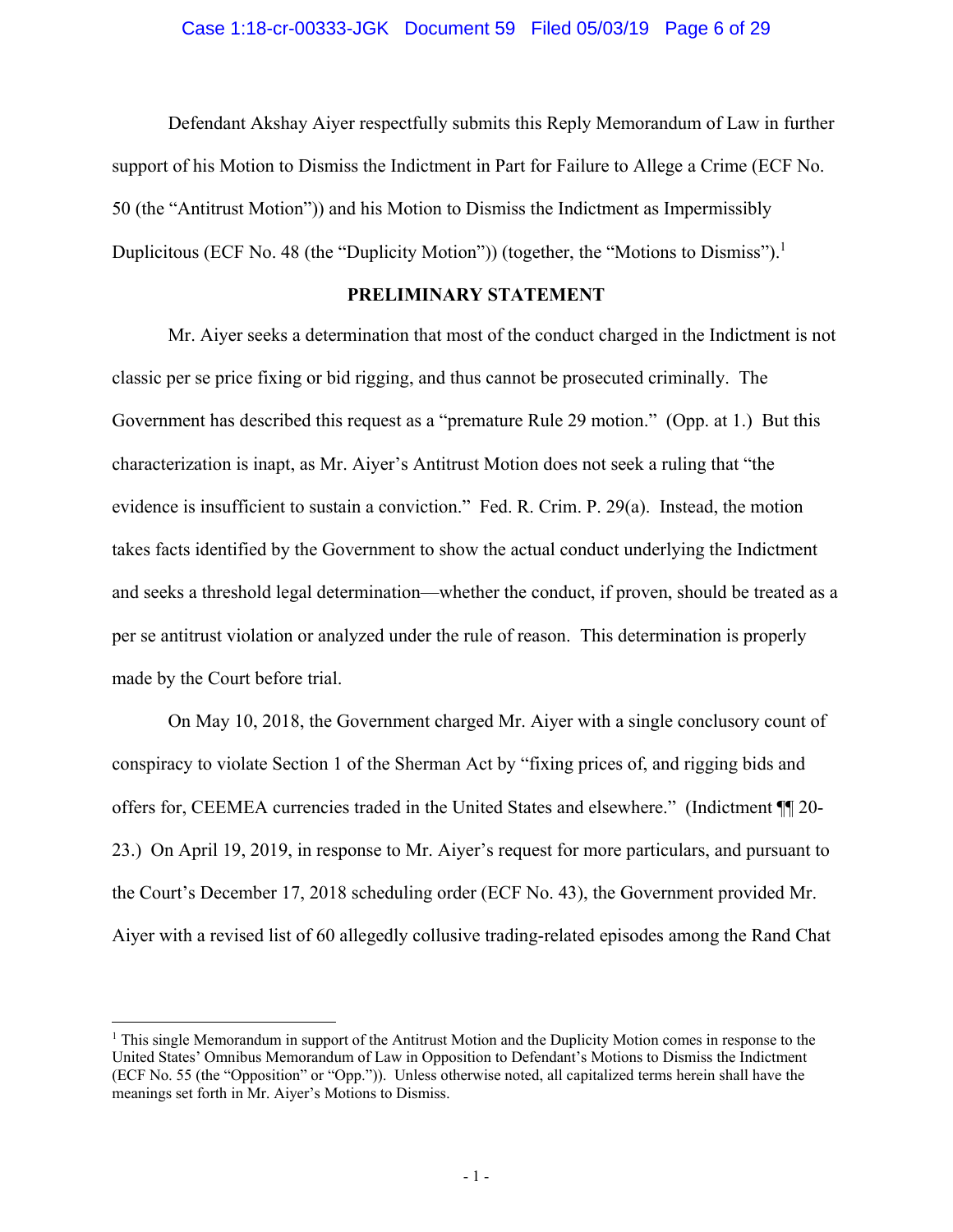#### Case 1:18-cr-00333-JGK Document 59 Filed 05/03/19 Page 7 of 29

Room members that occurred on 54 days that the Government may feature in its case-in-chief.<sup>2</sup> Mr. Aiyer's Motions to Dismiss establish that the Indictment, as amplified by the Government's list of 60 trading-related episodes, charges at least three distinct behaviors: 1) coordinated trading on the interdealer platform; 2) coordinated ruble trading; and 3) coordinated trading directly affecting customers. The first two of these behaviors cannot constitute price fixing or bid rigging.

The Government does not dispute Mr. Aiyer's characterization of these three distinct behaviors, arguing instead that any challenges to its incantations of the words "price fixing" and "bid rigging" must wait until after its full presentation of evidence at trial. The Government is mistaken. Such a finding would effectively immunize all Sherman Act charges from pretrial scrutiny, as the simple recitation of these terms, together with the Government's invocation of its "four corners of the indictment" argument, would sustain any indictment. This is not the law, and courts have consistently held that "the mere talismanic invocation of the term 'price-fixing' … is [insufficient] to bring the *per se* rule to bear." *Apex Oil Co. v. DiMauro*, 713 F. Supp. 587, 596 (S.D.N.Y. 1989).

Whether conduct should be analyzed as a per se violation or under the rule of reason is a question of law for the Court. *See Craftsmen Limousine, Inc. v. Ford Motor Co*., 363 F.3d 761, 772 (8th Cir. 2004). This decision requires that the allegedly anticompetitive conduct be considered in context and based on its likely economic effects. The Court must then determine whether the presumptive rule of reason applies, or if the conduct at issue fits within a classic per se category. This finding is separate and apart from the question of fact of whether the Government's evidence proves that the conduct occurred as alleged.

<sup>&</sup>lt;sup>2</sup> For each date on the list, the Government identified the currency pair(s) at issue.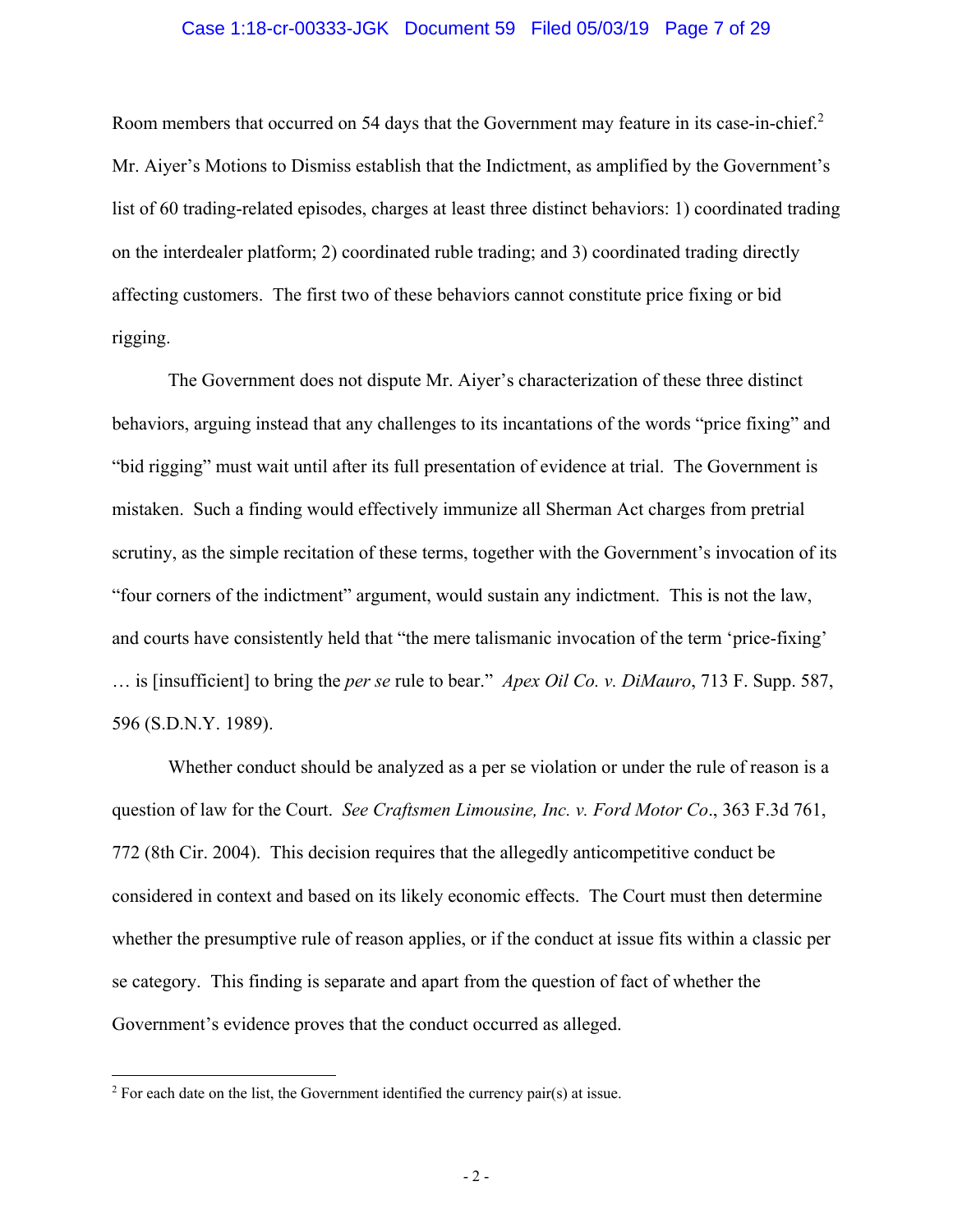#### Case 1:18-cr-00333-JGK Document 59 Filed 05/03/19 Page 8 of 29

In making this determination, the Court need not wait for a complete trial on the merits or for the resolution of all factual disputes between the parties about the likely effects of the conduct at issue. The Court of Appeals for the Sixth Circuit recently held that "even where a factual dispute exists between the parties over whether a challenged restraint is obviously anticompetitive—and therefore deserving of per se treatment—the defendants producing 'evidence that the agreement at issue may have had procompetitive aspects … indicate[s] that this situation would not fall into the categories of *per se* unreasonable restraints on trade.'" *Medical Ctr. at Elizabeth Place, LLC v. Atrium Health Sys.,* No. 17-3863, 2019 WL 1848532, \*10 (6th Cir. Apr. 25, 2019) (citing *In re Se. Milk Antitrust Litig.*, 739 F. 3d 262, 294 (6th Cir. 2014)). The court concluded: "If the record … reveals a plausible way in which the challenged restraints contribute to the procompetitive efficiencies of the joint venture, then 'the possibility of countervailing procompetitive effects' is not remote and per se treatment is improper." *Id*. at 16 (citing *Nw. Wholesale Stationers, Inc. v. Pac. Stationery & Printing Co.*, 472 U.S. 284, 294 (1985)).

Mr. Aiyer has advanced entirely plausible procompetitive justifications for the alleged coordinated trading in the interdealer market and coordinated ruble trading, rendering such behavior inappropriate for per se condemnation. If the Court rules that this conduct is not properly treated as a per se antitrust violation, then the Government's own guidelines require that the conduct be dropped from the case. *See* U.S. DEPARTMENT OF JUSTICE ANTITRUST DIVISION: ANTITRUST DIVISION MANUAL, at 54 (Apr. 2015) (reserving "criminal investigation and prosecution" for "*per se* unlawful agreements" only). Moreover, as Mr. Aiyer demonstrated in the Antitrust Motion, this outcome is not simply a matter of Government discretion, but is required by principles of due process. *See Skilling v. United States*, 561 U.S. 358, 402-03 (2010)

- 3 -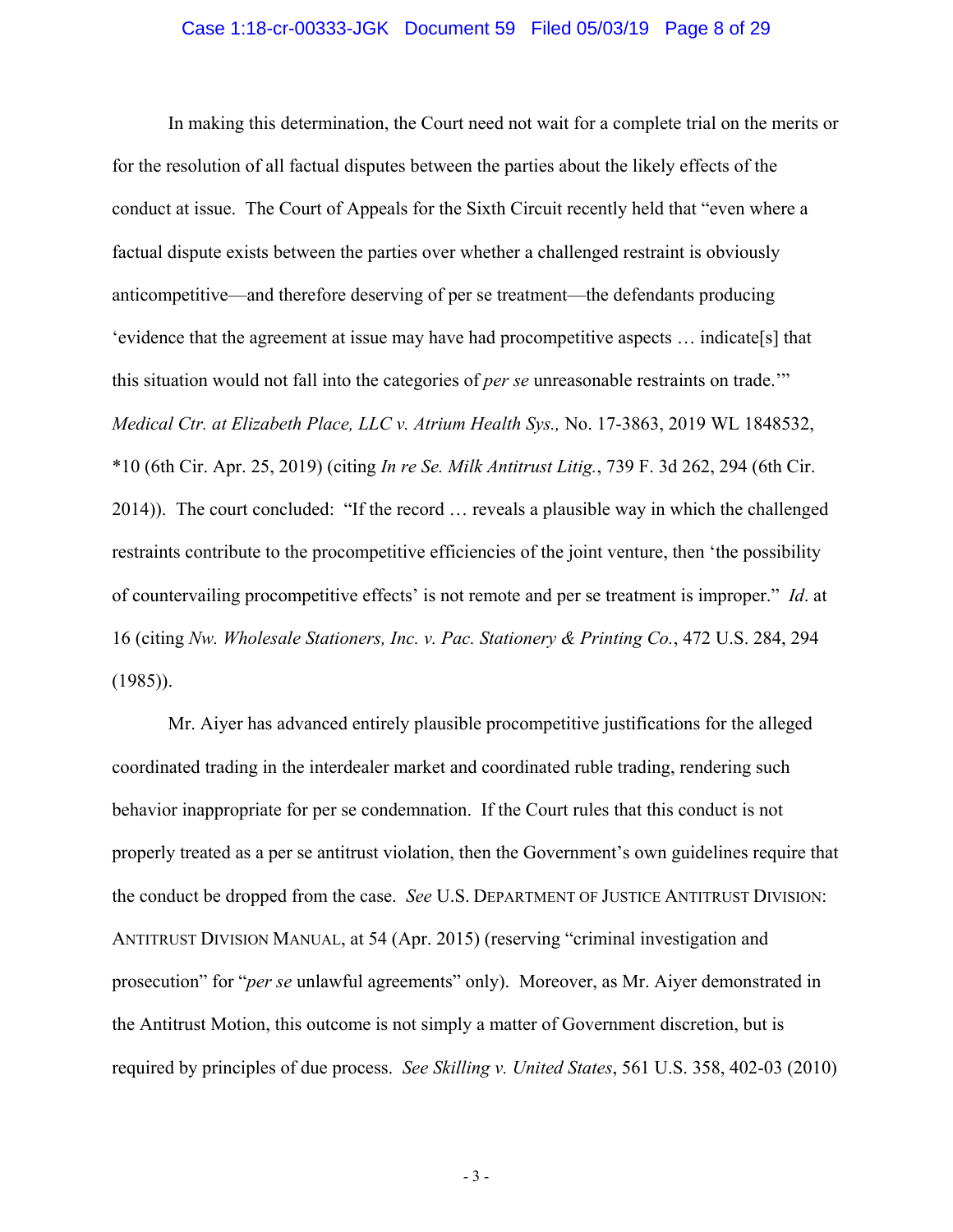#### Case 1:18-cr-00333-JGK Document 59 Filed 05/03/19 Page 9 of 29

(if statute is construed to apply beyond traditionally recognized contexts, it would pose constitutional void for vagueness issues).

There is also an eminently practical reason for resolving Mr. Aiyer's Antitrust Motion prior to trial. An early ruling on the Antitrust Motion could eliminate most of the Government's case: 46 of the 60 trading-related episodes on the Government's revised list about which it may introduce evidence at trial concern alleged coordinated trading in the interdealer market, ruble trading, or both. By dismissing these portions of the case prior to trial, the Court would streamline the case enormously, allowing the trial to focus on conduct that, if it occurred as alleged, is properly the subject of a criminal charge. The case would be much shorter to present, much clearer to the jury, and much fairer to Mr. Aiyer.

#### **ARGUMENT**

## **I. The Government Cannot Substitute Its Own Conclusions For The Court's Reasoned Analysis Of The Conduct Underlying The Indictment**

The Government's mantra that the Court must limit itself to "the four corners of the indictment" misstates the law and misapprehends the Antitrust Motion. The Court must look beyond the labels used by the Indictment to determine whether the per se rule applies. *Apex Oil*, 713 F. Supp. at 596. It is both proper and necessary for the Court to consider the actual conduct underlying the allegations, including the specific instances of trading-related conduct that have been identified by the Government. In making this determination, the Court is not limited to the Indictment itself, but may also consider "additional documents submitted by the government in lieu of a bill of particulars." *United States v. Aviv*, No. 95 Cr. 386 (LLS), 1996 WL 48611, at \*2 (S.D.N.Y. Feb. 6, 1996), *adhered to on reconsideration*, 923 F. Supp. 35 (S.D.N.Y. 1996) (internal citation omitted); *see also United States v. Pirro*, 212 F.3d 86, 90 (2d Cir. 2000) (affirming district court's dismissal of a portion of the indictment upon consideration of the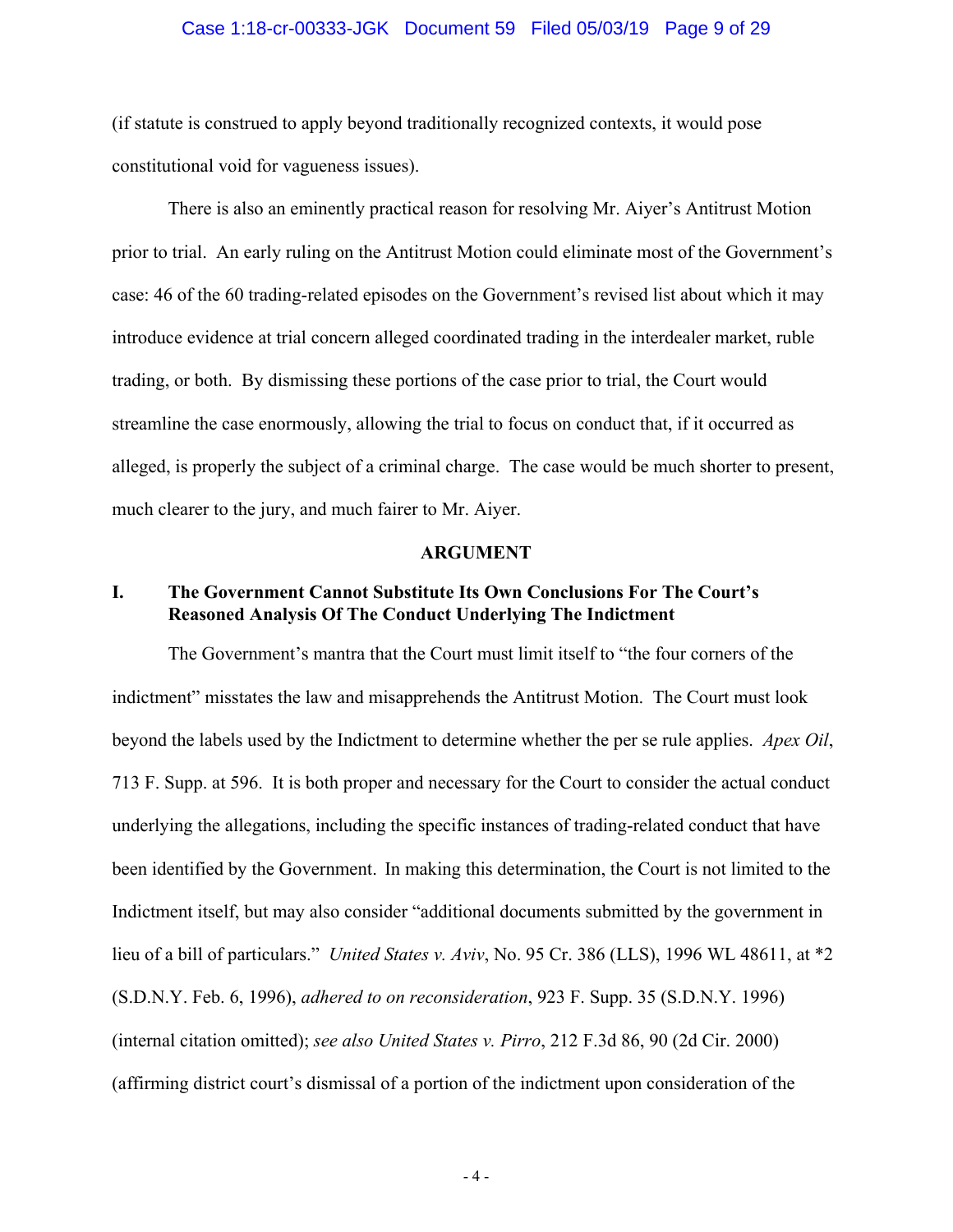### Case 1:18-cr-00333-JGK Document 59 Filed 05/03/19 Page 10 of 29

indictment, responses to request for particulars, and the government's response to the motion to dismiss); *United States v. Jones*, 542 F.2d 661, 664 (6th Cir. 1976) (finding that the district court did not erroneously consider facts disclosed in the bill of particulars and defendant's affidavit in ruling on the motion to dismiss).

## A. The Indictment's Conclusory Allegations Of "Fixing Prices" And "Rigging Bids" Do Not Determine The Applicability Of The Per Se Rule

The Government does not dispute that "the selection of a mode [of antitrust analysis] is entirely a question of law" to be decided by the Court. Phillip E. Areeda & Herbert Hovenkamp, Antitrust Law, Section 1909b (2018). However, the Government argues that, to determine whether the Indictment describes conduct that clearly falls within a traditional per se category, the Court's analysis should begin and end with the Indictment's bare allegation of "fixing prices and rigging bids." (Opp. at 1, 2, 4, 5, 14, 15, 17, 26, 27, 30.) But the Government's mere characterization of behavior as price fixing or bid rigging does not make it so.

The Government's argument fails because it indulges in a Sherman Act "literalness" that

courts have consistently rejected. As the Supreme Court summarized in the watershed case of

*Broadcast Music, Inc. v. Columbia Broadcasting Systems, Inc.* ("*BMI*"):

[T]his is not a question simply of determining whether two or more potential competitors have literally "fixed" a "price." As generally used in the antitrust field, "price fixing" is a shorthand way of describing certain categories of business behavior to which the *per se* rule has been held applicable. The Court of Appeals' literal approach does not alone establish that this particular practice is one of those types or that it is "plainly anticompetitive" and very likely without "redeeming virtue." Literalness is overly simplistic and often overbroad. When two partners set the price of their goods or services they are literally "price fixing," but they are not *per se* in violation of the Sherman Act … Thus, it is necessary to characterize the challenged conduct as falling within or without that category of behavior to which we apply the label "*per se* price fixing."

441 U.S. 1, 8-9 (1979) (citation omitted).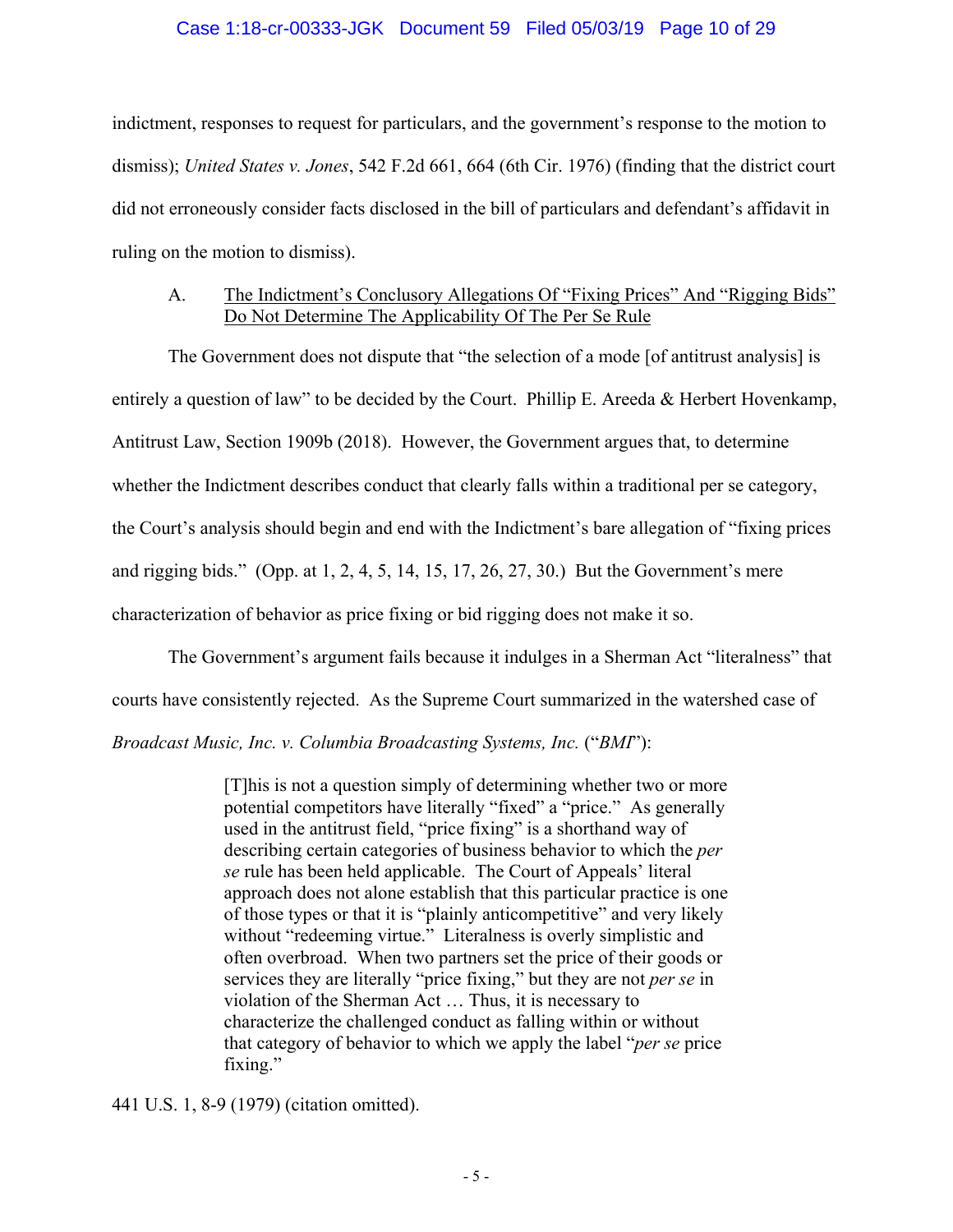## B. The Likely Effects Of The Alleged Conduct Are The Crux Of Whether The Per Se Rule Applies

The Government also contends that "[s]o long as there is an allegation of a *per se* violation, no further showing of actual adverse effects in the marketplace is necessary" (Opp. at 11 (internal citation omitted)) and "[c]onsideration of any purported procompetitive benefits is improper in a *per se* case." (*Id.* at 16.) But this is completely circular logic and a reversal of the proper order of analysis. Conduct does not rise to the level of per se illegality *regardless* of its effects on the marketplace, but *because* of the likelihood of those effects. *See, e.g.*, *United States v. U.S. Gypsum Co.*, 438 U.S. 422, 440 (1978) (concluding that conduct can only be "regarded as *per se* illegal because of its unquestionably anticompetitive effects"); *Leegin Creative Leather Prods., Inc. v. PSKS, Inc.*, 551 U.S. 877, 886 (2007) ("To justify a *per se* prohibition a restraint must have manifestly anticompetitive effects, and lack any redeeming virtue.") (internal citations and quotations omitted). $3$ 

Absent apparent likely anticompetitive effects, conduct that may look like, or be labeled by an adverse party as, traditional per se conduct is not subject to the per se rule. *Blanksteen v. N.Y. Mercantile Exch.*, 879 F. Supp. 363, 369 (S.D.N.Y. 1995) (Koeltl, J.) ("Even if this case were somehow shoehorned into the plaintiff's characterization of a group boycott, it is clear that the defendant's actions do not fall into a category of actions likely to have predominately anticompetitive effects. Consequently, per se analysis is not warranted."). Even the literal fixing of a price may not constitute a per se antitrust violation absent such apparent likely anticompetitive effects. *BMI*, 441 U.S. at 8-9.

<sup>&</sup>lt;sup>3</sup> If the Court determines that certain conduct, if proven to have occurred, is illegal per se, Mr. Aiyer reserves the right to argue that a prohibition of any evidence relating to actual effects could raise a serious constitutional issue, as a necessary element of a criminal offense—intent—would be taken away from the jury. *See U.S. Gypsum Co.*, 438 U.S. at 435-36 (intent is an element of a criminal antitrust offense that cannot be taken from the trier of fact through reliance on a legal presumption).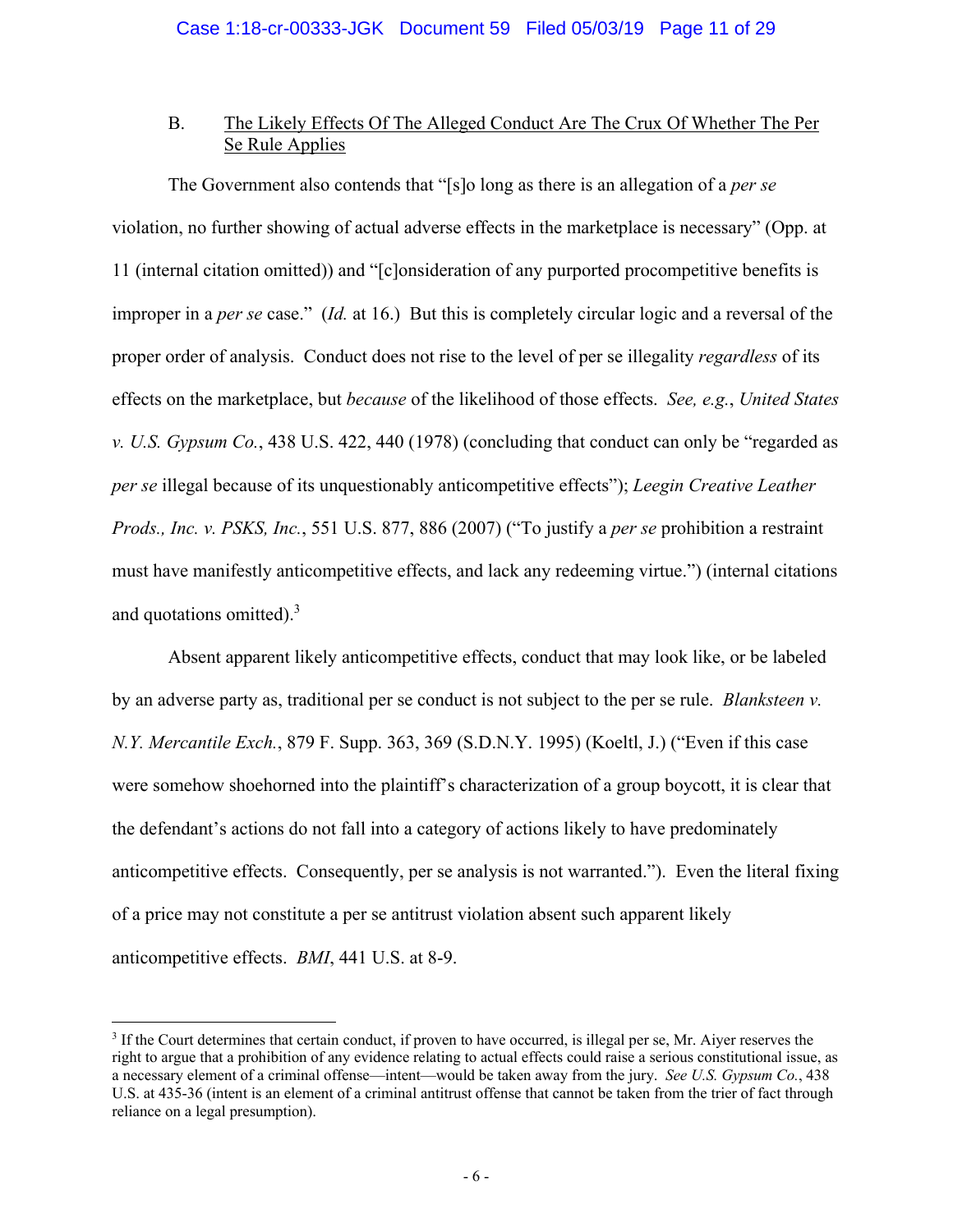#### Case 1:18-cr-00333-JGK Document 59 Filed 05/03/19 Page 12 of 29

This core feature of antitrust law has persisted for more than 100 years. In *Board of Trade of City of Chicago v. United States*, the Supreme Court addressed the precise issue Mr. Aiyer now raises: whether collaborative conduct in a trading venue should be condemned on the "bald proposition" that it constituted price fixing, or whether its history, purpose, and effects should be considered. 246 U.S. 231, 238-39 (1918). Curiously, while maintaining that the likely or intended effects of *Mr. Aiyer's* conduct are irrelevant, the Government attempts to distinguish *Board of Trade* by emphasizing the positive effects—the "increas[ed] pricing transparency and competition"—of the conduct at issue there. (Opp. at 14.) The Government therefore implicitly concedes that the likely effects must be considered before concluding that conduct is per se illegal. Moreover, the Government misses the Supreme Court's broader point. Even when competitors literally fix a price—there, specifying that grain could only be sold at a specified price during a specified period of time—conduct runs afoul of the antitrust laws only when it was "designed to" or "had the effect of limiting [output] … or of raising or depressing prices" or when it "resulted in hardship to anyone." *Board of Trade*, 246 U.S. at 238. The conduct that is the subject of Mr. Aiyer's Antitrust Motion exhibits none of these features, and the Government's attempts to insulate these shortcomings from pretrial judicial scrutiny should be disregarded.

## **II. The Government Ignores Mr. Aiyer's Arguments That The Conduct Actually At Issue Is Not A Per Se Violation**

## A. The Challenged Coordinated Trading In The Interdealer Market Is Not A Per Se Violation

Basing its entire Opposition on its use of the words "price-fixing" and "bid-rigging" in the Indictment, the Government skirts the issue of whether coordinated trading by two or more alleged coconspirators in the interdealer market actually constitutes a per se antitrust violation. Mr. Aiyer has offered compelling reasons that it does not.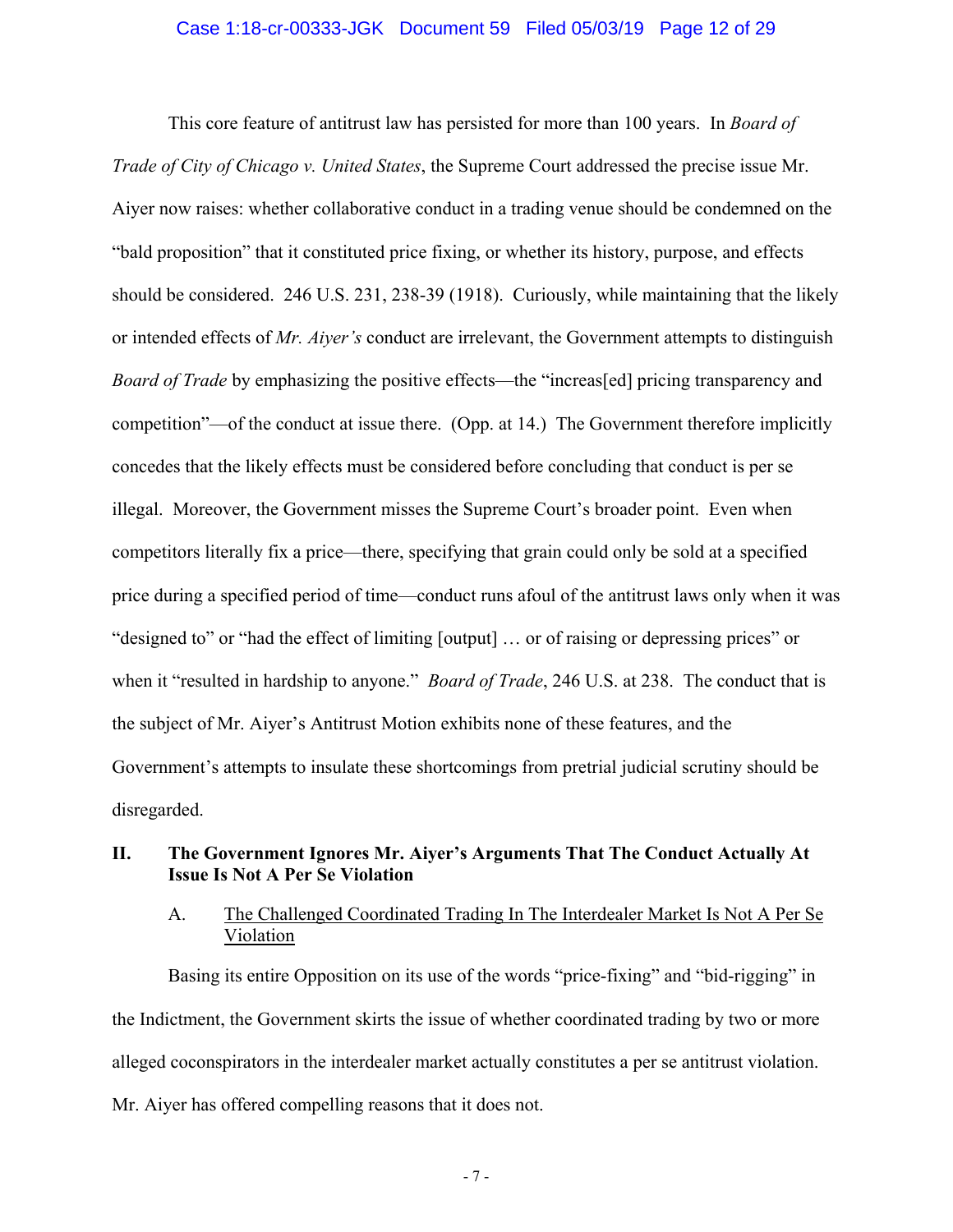## 1. *The Challenged Coordinated Trading In The Interdealer Market Is Neither Bid Rigging Nor Price Fixing.*

Per se violations like bid rigging and price fixing necessarily "tend[ ] to raise price or to reduce output." FEDERAL TRADE COMMISSION AND U.S. DEPARTMENT OF JUSTICE ANTITRUST DIVISION: ANTITRUST GUIDELINES FOR COLLABORATIONS AMONG COMPETITORS, at 3 (Apr. 2000). As the Government itself points out, traditional price fixing agreements occur when competitors "agree[ ] on a price to quote to their *customers.*" (Opp. at 5 (emphasis added).) The alleged coordinated trading in the interdealer market that is the subject of the Antitrust Motion does not tend to reduce output or raise prices, and it does not involve prices paid by customers.<sup>4</sup>

Coordinated behavior between competitors that disadvantages a counterparty, rather than the market at large, is not price fixing or bid rigging. *See Granite Partners, L.P. v. Bear, Sterns & Co.*, 58 F. Supp. 2d 228, 246 (S.D.N.Y. 1999);<sup>5</sup> see also *NYNEX Corp. v. Discon, Inc.*, 525 U.S. 128, 134 (1998) (the per se rule applies when there is harm to the "competitive process," not a single competitor); *Pennsylvania Ave. Funds v. Borey*, 569 F. Supp. 2d 1126, 1133 (W.D. Wash. 2008) (price fixing in certain contexts "can promote rather than suppress competition"). Here, the alleged coordinated trading in the interdealer market at most injured a single counterparty, but it did not necessarily have an impact on customer prices. (*See* Lyons Aff. ¶ 37 ("None of the coordinated trading strategies [in the interdealer market] necessarily affects enduser flows; and if they don't affect those flows, they should not affect the final equilibrium price.").)

<sup>&</sup>lt;sup>4</sup> With the exception of transactions between Mr. Aiyer and Mr. Katz in the ruble, the Antitrust Motion does not seek pretrial dismissal of any of the Government's claims of coordination affecting "prices paid by customers."

<sup>5</sup> The Government urges the Court to disregard the second *Granite* opinion on the grounds that it is discussing a rule of reason analysis, not a per se analysis. The *Granite Partners, L.P.* court made clear, however, that adequately alleging "anti-competitive effect … is a necessary predicate to all antitrust violations" and that "the ultimate aim of the Sherman Act is to protect competition, as opposed to competitors." 58 F. Supp. 2d at 239-40 (emphasis added).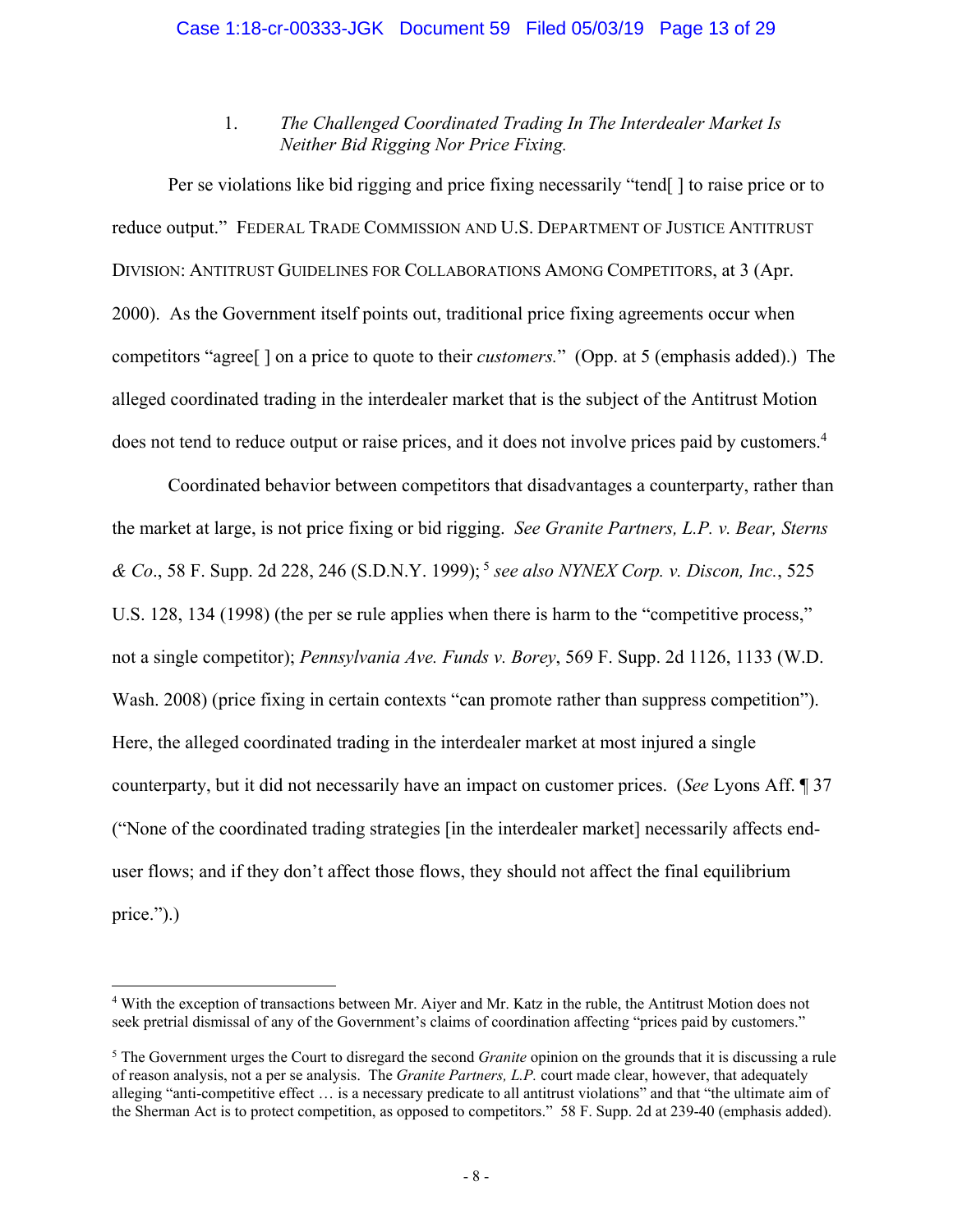#### Case 1:18-cr-00333-JGK Document 59 Filed 05/03/19 Page 14 of 29

Before it can characterize conduct as per se illegal, the Court must be able to conclude that the challenged interdealer conduct, by its nature, necessarily affected customer prices, as any doubt about probable effect must be resolved by the rule of reason. The Government impliedly admits that the Indictment does not contain any allegation that the "coordinated trading had a tendency to affect the price quoted to a customer" (Opp. at 12) and thus precludes a finding of a per se violation based on the "four corners of the indictment."

The Government relies on three financial cases for the proposition that other courts in this circuit have found that similar allegations could survive a motion to dismiss. (*See* Opp. at 6-7, 10-11 (citing *Gelboim v. Bank of America Corp.*, 823 F.3d 759 (2d Cir. 2016), *United States v. Usher*, No. 17 Cr. 19 (RMB), 2018 WL 2424555 (S.D.N.Y. May 4, 2018), and *In re Foreign Exch. Benchmark Rates Antitrust Litig.*, 74 F. Supp. 3d 581, 587 (S.D.N.Y. 2015).) But these cases are inapposite because, unlike the behaviors challenged in the Antitrust Motion, the courts dealt only with conduct that had the potential to impact a benchmark rate.<sup>6</sup> As the courts in all three cases found, there were allegations that the benchmark rates directly affected prices paid by *customers*—an assertion completely missing from the allegations regarding coordinated trading in the interdealer market at issue here. *See Gelboim*, 823 F.3d at 771 (plaintiffs alleged that competing banks colluded to depress LIBOR, thereby increasing costs to the banks' customers); *Usher*, 2018 WL 2424555, at \*1 ("Defendants allegedly filled customer orders at prices determined by such fix rates."); *In re Foreign Exch. Benchmark Rates Antitrust Litig.*, 74 F. Supp. 3d at 587 ("The core allegation in the U.S. Complaint is that 'Defendants executed concerted trading strategies designed to manipulate, and which actually did manipulate' the Fix"

1

<sup>6</sup> As explained in the Antitrust Motion, Mr. Aiyer does not dispute that there may be questions of fact that preclude the Court from currently ruling on the sufficiency of the Government's allegations of coordinated trading to influence the "fix." (Antitrust Motion at 6-7.)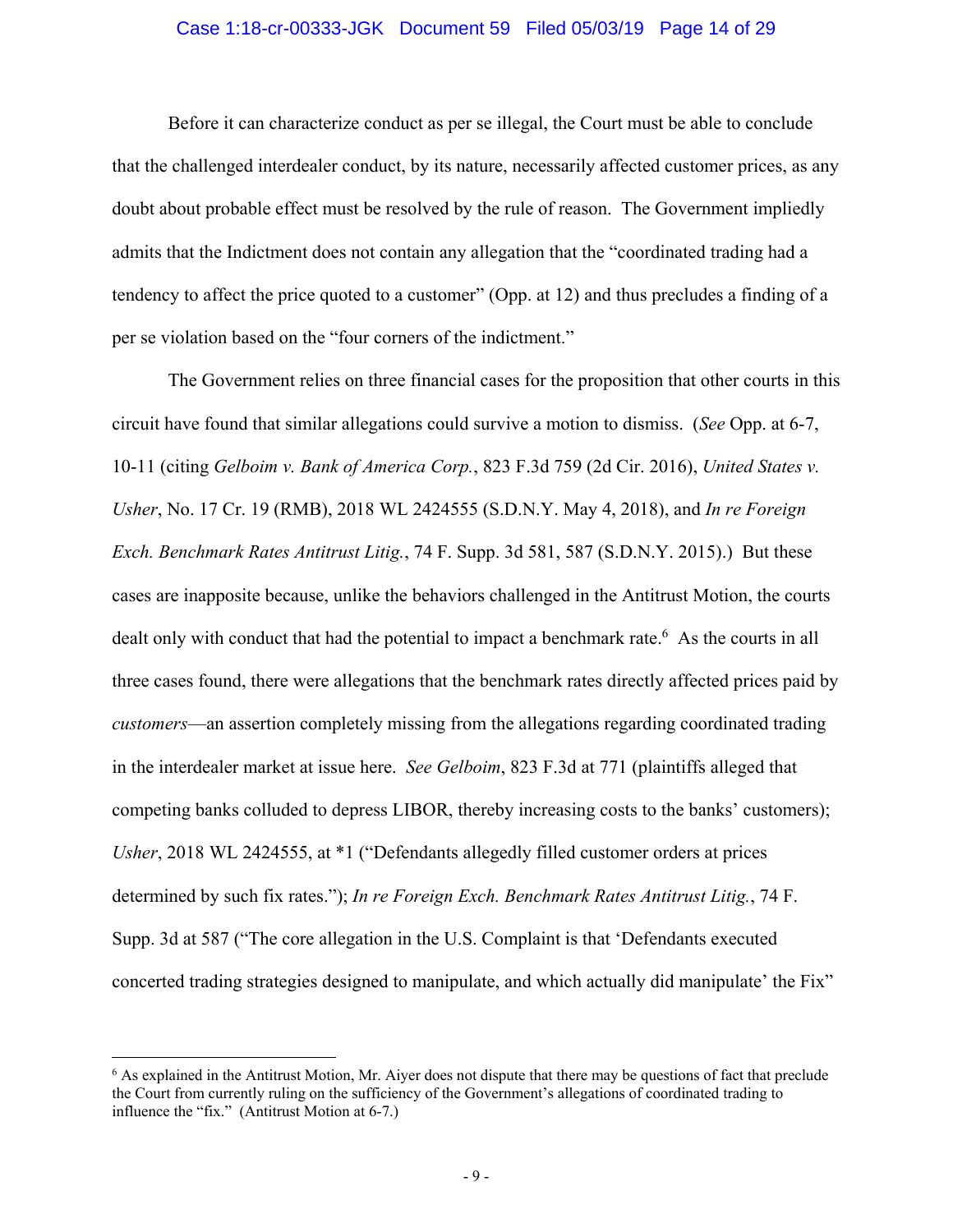#### Case 1:18-cr-00333-JGK Document 59 Filed 05/03/19 Page 15 of 29

and that customers "bought FX instruments from Defendants priced at or by the Fix."). These cases do not control.

## 2. *The Government Completely Ignores The Context In Which The Alleged Coordinated Trading In The Interdealer Market Occurred.*

Consideration of an alleged restraint's intended or likely effects is also essential to determining whether the restraint is illegal per se. *See, e.g.*, *Leegin Creative Leather Prods., Inc.*, 551 U.S. at 887. In assessing the likelihood of anticompetitive effects, it is perfectly permissible, and in fact necessary, for the Court to consider the context in which the alleged restraint took place and the relationship between the parties. *State Oil Co. v. Khan*, 522 U.S. 3, 10 (1997) (expressing "reluctance to adopt per se rules with regard to restraints imposed in the context of business relationships where the economic impact of certain practices is not immediately obvious") (internal quotations and citations omitted). The Government insists that it is improper for the Court to consider procompetitive benefits. (*See* Opp. at 15.) Yet probable procompetitive benefits provide the context necessary to understand the conduct at issue. Even if conduct may have some anticompetitive effects, it cannot be per se illegal if it has a plausible procompetitive justification. *BMI*, 441 U.S. at 9.

As explained more fully in the Antitrust Motion and accompanying papers, the FX market is an opaque, decentralized, over the counter market. (Antitrust Motion at 3.) Individual FX traders can see only their own end-user customer orders and thus have an incomplete picture of the market. (Lyons Aff. ¶ 23.) The more information an FX trader can learn "about the universe of end-user customer orders, the better he can predict intra-day price fluctuations, and in turn better manage his risk." (*Id.*) The Rand Chat Room operated as a venue for the exchange of this critical market information, and the Indictment acknowledges as much. (Indictment  $\P$  22(a).)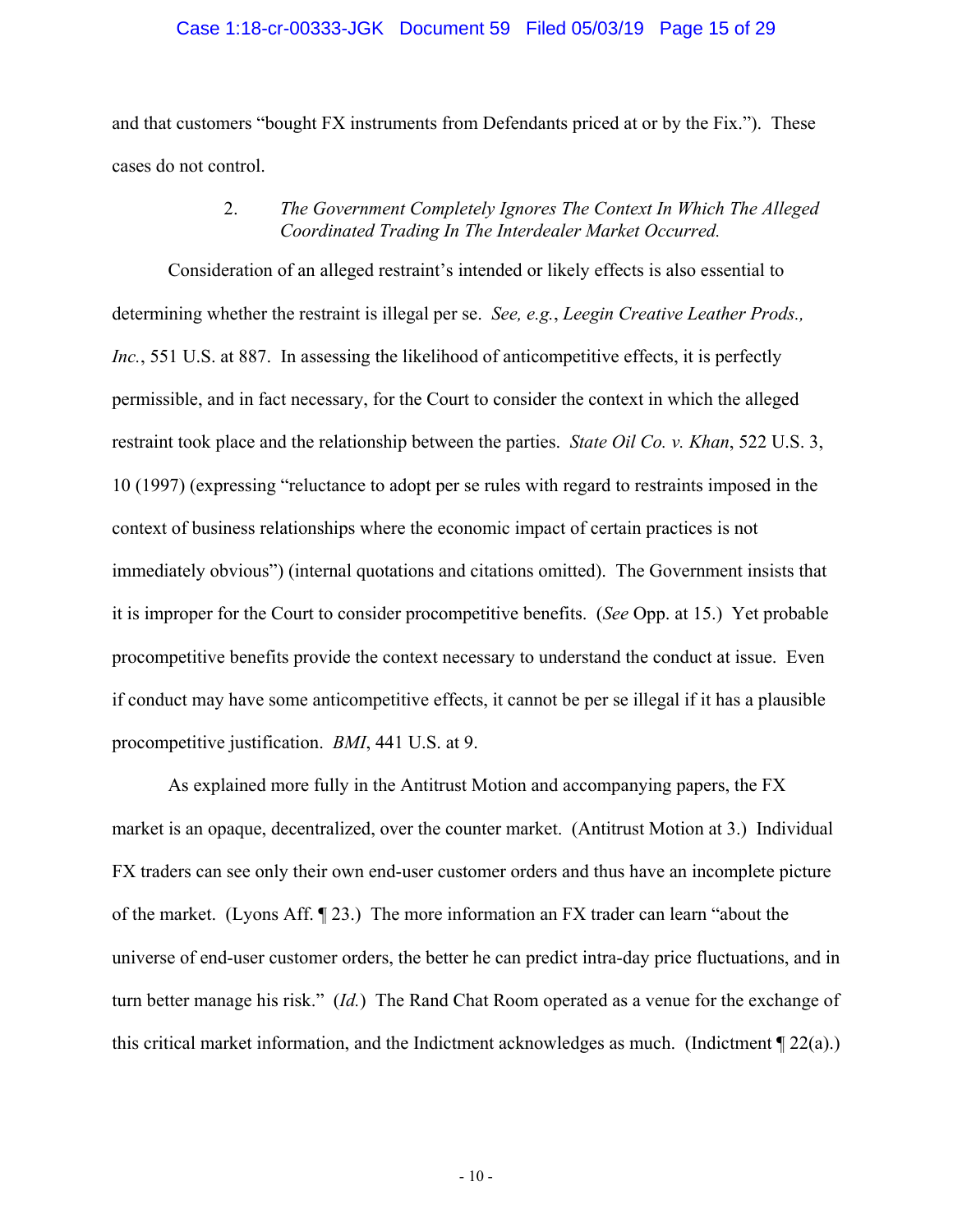#### Case 1:18-cr-00333-JGK Document 59 Filed 05/03/19 Page 16 of 29

The Rand Chat Room also served as a new trading venue where the participants "contact[ed] each other directly" in order to "return to a neutral equilibrium" and thereby manage risk. (*Id.* ¶¶ 8, 9, 22(a).) The advantages of direct trading among the Rand Chat Room members, and the Rand Chat Room itself, were enormous, and included significant cost savings and efficient risk management. (Lyons Aff. ¶¶ 22-29.) The Government has made no attempt to dispute these facts.

Instead, the Government attempts to side-step the question of procompetitive benefits of the Rand Chat Room participants' cooperation with each other by asserting, without qualification, that market makers in the interdealer market are competitors of each other as they "seek to offset positions resulting from [their] customer orders." (Opp. at 12; *see also id.* at 6.) By definition, however, every trade in the interdealer maker has another market maker as a counterparty, not a competitor. And where counterparties can conduct these necessary trades directly, using direct communication or a chat room, both parties benefit in a legitimate way that involves cooperation rather than competition. As described in Mr. Aiyer's Antitrust Motion and accompanying affidavits, the coordinated conduct that the Government challenges made that direct trading possible. (*See* Antitrust Motion at 11; Lyons Aff. ¶¶ 31-36; Carlton Aff. ¶¶ 20-21.)

 The Government also returns to its "four corners" mantra and argues that "none of the justifications offered by Aiyer—e.g., the need to share information, source liquidity, or manage risk—are based on the facts alleged in the Indictment." (Opp. at 15.) But in its Opposition, the Government admits that "some chatroom activities may have been legitimate." (*Id.* at 17.) Moreover, the Indictment does contain allegations that illustrate the procompetitive aspects of the Rand Chat Room: "If the trader wishes to return to a neutral equilibrium in a given currency pair … the trader must sell the currency pair if he is long, or buy back the currency pair if he is

- 11 -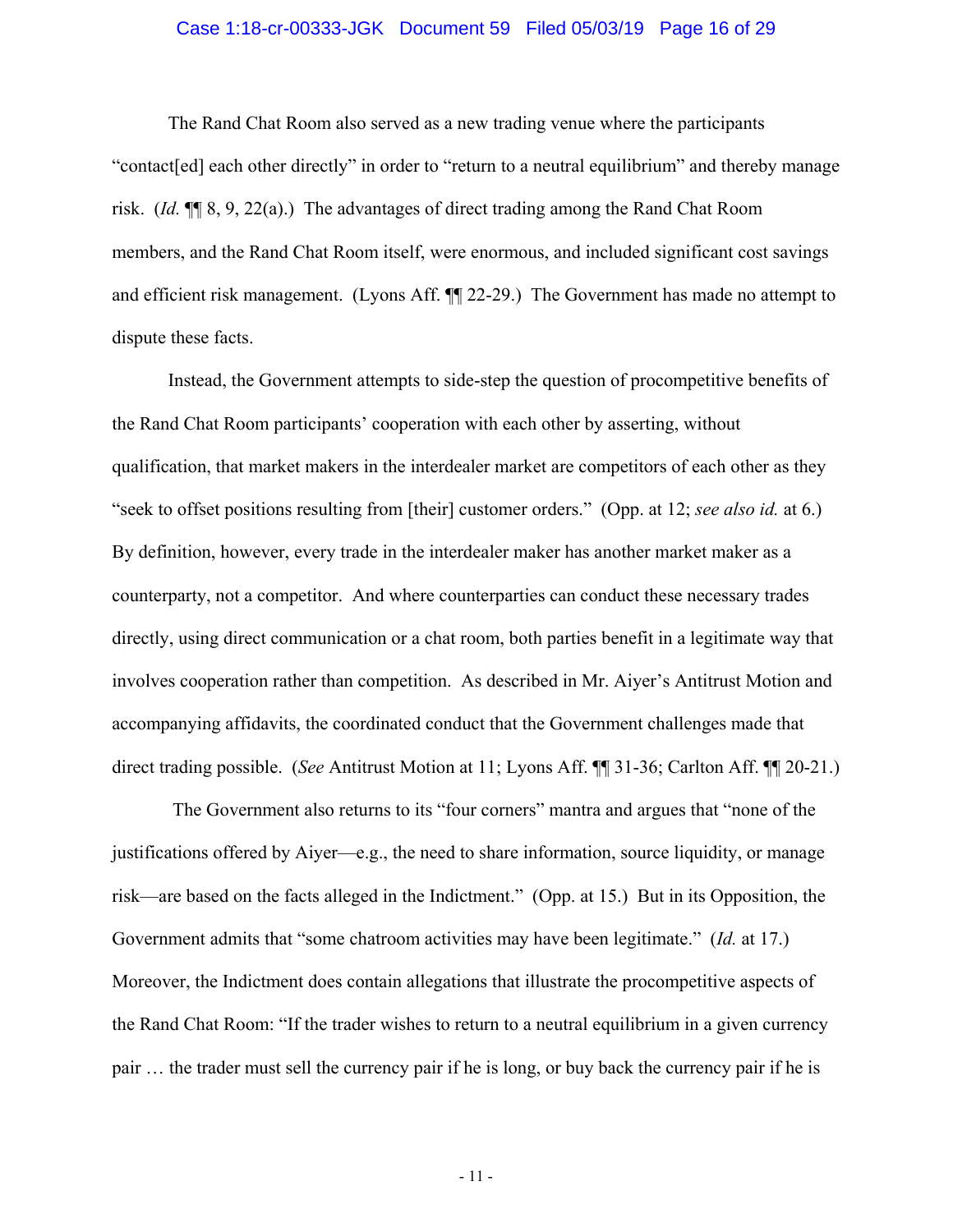#### Case 1:18-cr-00333-JGK Document 59 Filed 05/03/19 Page 17 of 29

short. … [T]here is always the risk that prices can move quickly and in an unfavorable direction to the trader's position. It is the trader's job to manage this, with the goal of profiting and avoiding loss." (Indictment ¶ 8.) Traders can "offset positions that resulted from customer orders … by contacting each other directly." (*Id.* ¶ 9.)

Where, as here, cooperation between potential competitors is undertaken in a legitimate, procompetitive context or cooperative venture, the cooperation does not run afoul of the antitrust laws. *BMI*, 441 U.S. at 23; *see also nFinanSe, Inc. v. Interactive Commc'ns Int'l, Inc.*, No. 11 Civ. 3728 (AT), 2012 WL 13009231, at \*6 (N.D. Ga. July 24, 2012). This is so even when "two or more potential competitors have literally 'fixed' a 'price.'" *BMI*, 441 U.S. at 9. For a court to find that a collaboration is lawful, it is not necessary for its participants to be formally integrated. *In re ATM Fee Antitrust Litig.*, 554 F. Supp. 2d 1003, 1016-17 (N.D. Cal. 2008).

The Government attempts to distinguish these cases by arguing that in each one the defendants "enter[ed] into a 'bona fide joint venture' for the purpose of creating some *new product* the price of which they might be entitled to set." (Opp. at 17 (emphasis added).) But it is not a requirement of antitrust law that parties to a joint venture create a new product to avoid antitrust scrutiny. The determination of the legitimacy of the collaborative venture turns on whether it increased *productivity*. *Polk Bros., Inc. v. Forest City Enters., Inc.*, 776 F.2d 185, 189 (7th Cir. 1985) (Easterbrook, J.). The Rand Chat Room created a new *service*, a trading venue that permitted direct trading between traders at lower costs and greater efficiency than Reuters.

Once a court has determined that there was a bona fide cooperative venture, it must assess whether the challenged restraint was ancillary—as having "arguably" "contribute[d] to the success of a cooperative venture that promises greater productivity and output"—or was "naked." *Polk Bros., Inc.*, 776 F.2d at 189. The challenged interdealer coordinated trading—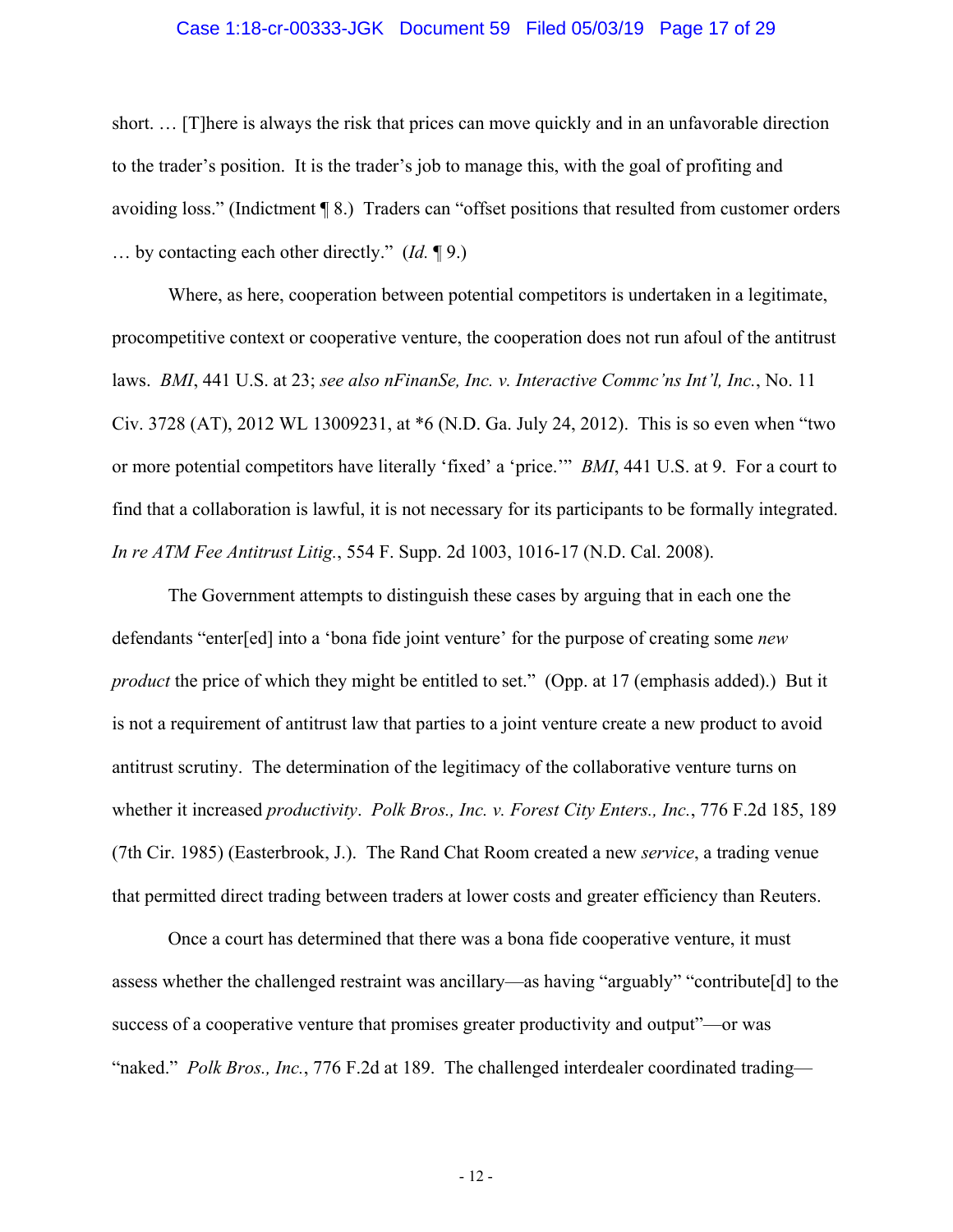#### Case 1:18-cr-00333-JGK Document 59 Filed 05/03/19 Page 18 of 29

such as the Rand Chat Room members' practice of not exploiting shared information by using it to trade against each other—contributed to the cooperative efforts of the Rand Chat Room to manage risk. (*See* Antitrust Motion at 20-22; Lyons Aff. ¶¶ 31-36; Carlton Aff. ¶ 24.) The Indictment lacks any allegations that the challenged activities and the procompetitive aspects of the chat room were unrelated. The Government's Opposition does nothing to dispute the relationship between the two.

Based entirely on the words in the Indictment and the Government's Opposition, it is at least plausible that the alleged interdealer coordinated trading behaviors were bona fide and part of a procompetitive cooperative venture. *Rothery Storage & Van Co. v. Atlas Van Lines, Inc.*, 792 F.2d 210, 229 (D.C. Cir. 1986) (A restraint "that is part of an integration of the economic activities of the parties and appears capable of enhancing the group's efficiency, is to be judged according to its purpose and effect."). Accordingly, the only appropriate standard by which to judge the challenged restraints is the rule of reason.<sup>7</sup> Polk Bros., Inc., 776 F.2d at 189 ("A court must ask whether an agreement promoted enterprise and productivity at the time it was adopted. If it arguably did, then the court must apply the Rule of Reason to make a more discriminating assessment.").

## B. The Alleged Conduct Related To Ruble Trading Between Mr. Aiyer And Mr. Katz Is Not A Per Se Violation

In its Opposition, the Government states repeatedly and in conclusory fashion that the instances of ruble trading it has identified between Mr. Katz and Mr. Aiyer demonstrate a

<sup>7</sup> The Government argues that Mr. Aiyer's reference to *Usher* is "telling" because the *Usher* court denied the defendants' motion to dismiss. (Opp. at 18.) As discussed above, the *Usher* case was focused on entirely different trading behavior relating to benchmark rates. Moreover, the *Usher* defendants argued that because their relationship was at times and in part vertical, all of their conduct needed to be analyzed under the rule of reason. Mr. Aiyer makes no such sweeping argument and concedes that certain behaviors at issue in this case cannot be resolved without additional facts.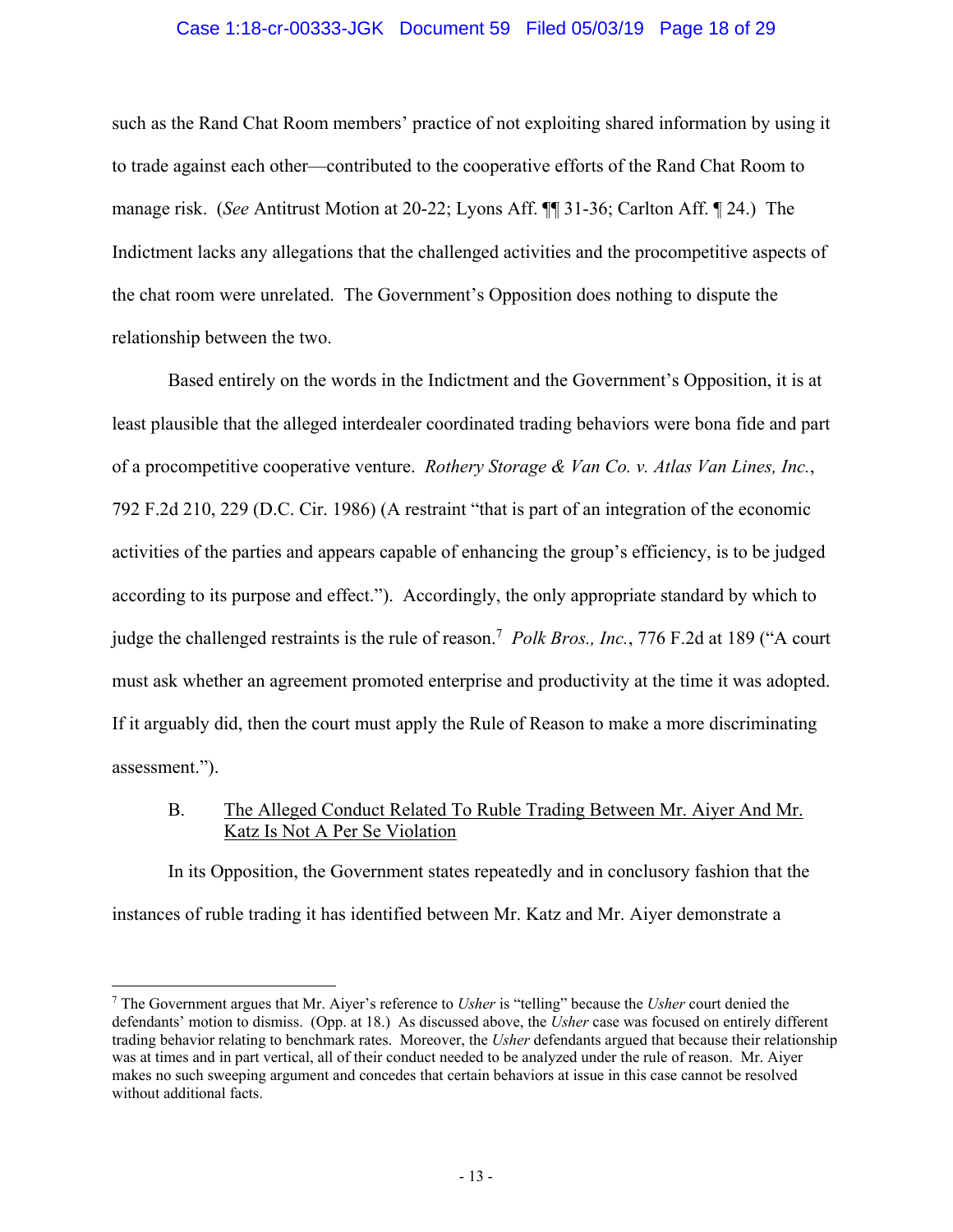#### Case 1:18-cr-00333-JGK Document 59 Filed 05/03/19 Page 19 of 29

"horizontal agreement" between competitors "operating at the same level of the market structure" that therefore should be subject to the per se rule.<sup>8</sup> (Opp. at 18-19; *see also id.* at 20, 21, 23.) The Government misunderstands both the market and the law. The vertical nature of Mr. Aiyer and Mr. Katz's ruble trading behavior requires that it be analyzed under the rule of reason. *See Leegin Creative Leather Prods., Inc.*, 551 U.S. at 882; *State Oil Co.*, 522 U.S. at 7; *Gatt Commc'ns, Inc. v. PMC Assocs., LLC*, No. 10 Civ. 8 (DAB), 2011 WL 1044898, at \*3 (S.D.N.Y. Mar. 10, 2011); *nFinanSe, Inc.*, 2012 WL 13009231, at \*6.

> 1. *The Government Mischaracterizes The Vertical Relationship Between Mr. Aiyer And Mr. Katz In The Ruble Market.*

The Government does not dispute, nor could it reasonably dispute in good faith, Mr. Aiyer's description of the dynamics of his relationship with Mr. Katz in trading of the ruble, or Mr. Aiyer's preeminent position in the ruble market. Mr. Aiyer's trading volume in the ruble was more than 40 times greater than Mr. Katz's ruble trading volume, all three of the Government's cooperating witnesses recognized Mr. Aiyer as a dominant market maker in the ruble who consistently quoted the best prices, and Mr. Katz was uncomfortable pricing the ruble and reluctant to quote prices to customers without the ability to immediately offset his risk position by trading with Mr. Aiyer. (Lyons Aff. ¶¶ 39-40; Klotz Decl. ¶¶ 7, 9.) The Government concludes that the relationship between the two traders was nonetheless necessarily horizontal because they were "competing dealers making prices to customers" and were therefore

<sup>&</sup>lt;sup>8</sup> The Government seems to suggest that the examples of ruble trading examined in the materials accompanying Mr. Aiyer's Motions to Dismiss were selected by Mr. Aiyer. The Government describes these examples as "particular incidents described in Aiyer's lawyer's affidavit." (Opp. at 20.) It bears remembering, however, that it was the Government itself that selected these instances as evidence of problematic trading behavior. Professor Lyons' analysis of ruble trading was based not on examples he selected, but on the universe of examples the Government selected. (Lyons Aff. ¶¶ 40-41.)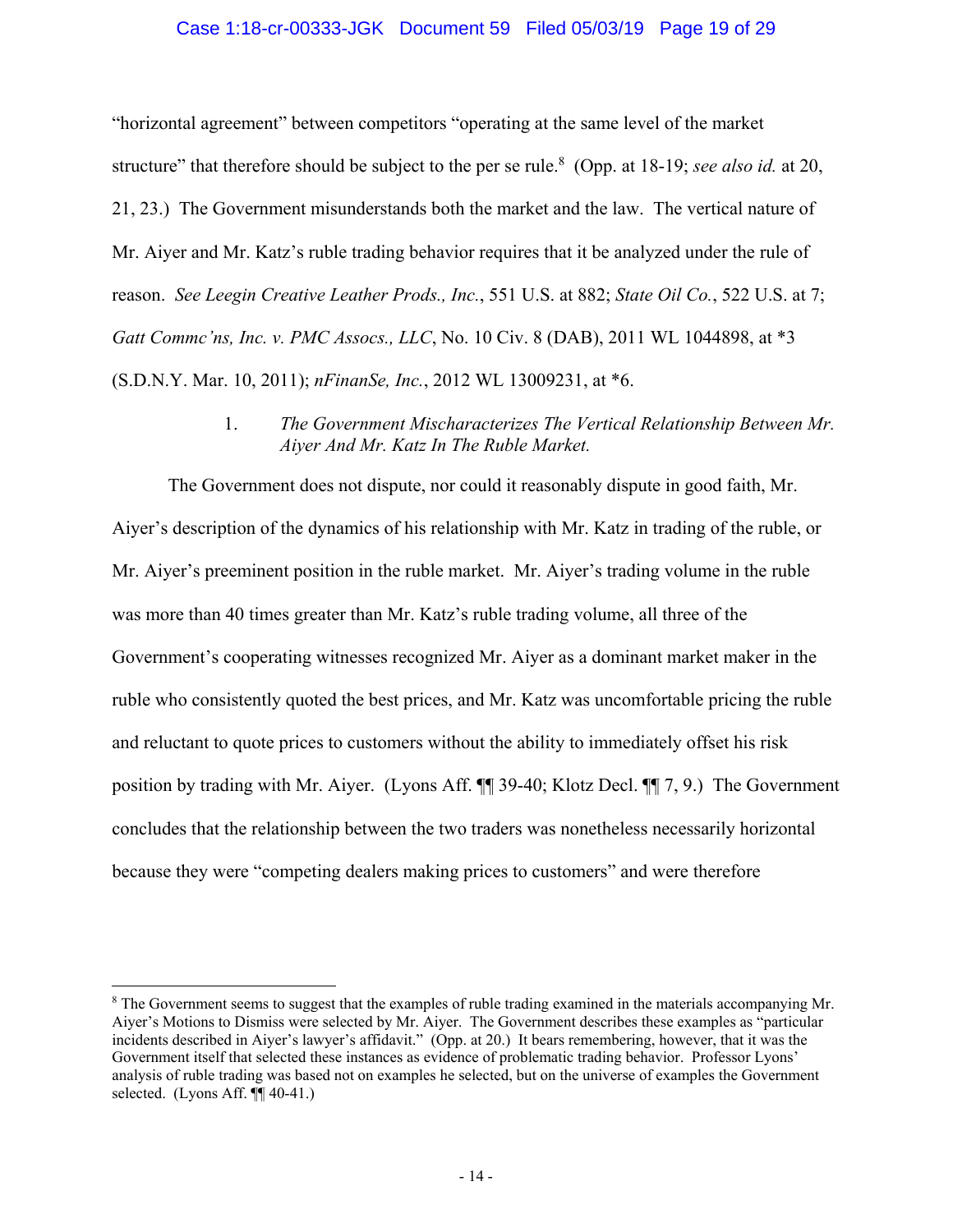#### Case 1:18-cr-00333-JGK Document 59 Filed 05/03/19 Page 20 of 29

"operating at the same market level of the structure" (Opp. at 21),  $9$  disregarding the significant fact that, in all but one instance in which Mr. Katz asked Mr. Aiyer what price to quote a customer and won the customer business, "Aiyer supplied Katz with rubles." (*Id.*)

Mr. Aiyer and Mr. Katz did not compete for business in the ruble as they competed in other currencies, in large part because Mr. Katz knew that his inability or unwillingness to price the ruble and assume the risk of an open ruble position prevented him from competing with Mr. Aiyer's aggressive ruble prices. (Klotz Decl. ¶¶ 7, 9.) Rather than exit the ruble market entirely and turn away his bank's regular customers, Mr. Katz frequently chose instead to act as a distributor for Mr. Aiyer. When he played his role, Mr. Katz quoted Mr. Aiyer's ruble prices to his customers and subsequently transferred his ruble positions to Mr. Aiyer.

There is nothing wrong with Mr. Katz's decision to operate in this manner in the ruble market. Individuals and companies routinely conclude that they cannot compete effectively in a particular product or service and do not attempt to do so. Since these individuals and companies have no obligation to compete in every available product or service, such a decision is not problematic. *Polk Bros., Inc.*, 776 F.2d at 188 ("Cooperation is the basis of productivity. … The war of all against all is not a good model for any economy.").

The Government mistakenly relies on *United States v. Koppers Co.*, 652 F.2d 290 (2d Cir. 1981) to argue that the relationship between Mr. Aiyer and Mr. Katz in the ruble was horizontal, not vertical. (Opp. at 21.) *Koppers* is inapposite because it involved an obviously horizontal relationship between competitors that evolved to include a minimal vertical component six years after the formation of the competitors' agreement. 652 F.2d at 297. The court placed great weight on the fact that "the conspiracy between [the coconspirators] to rig bids

<sup>&</sup>lt;sup>9</sup> This conclusion overlooks the fact that, to the extent Mr. Aiyer and Mr. Katz both acted as market makers, they occupied very different "tiers" of the market. (Lyons Aff. ¶¶ 39-40.)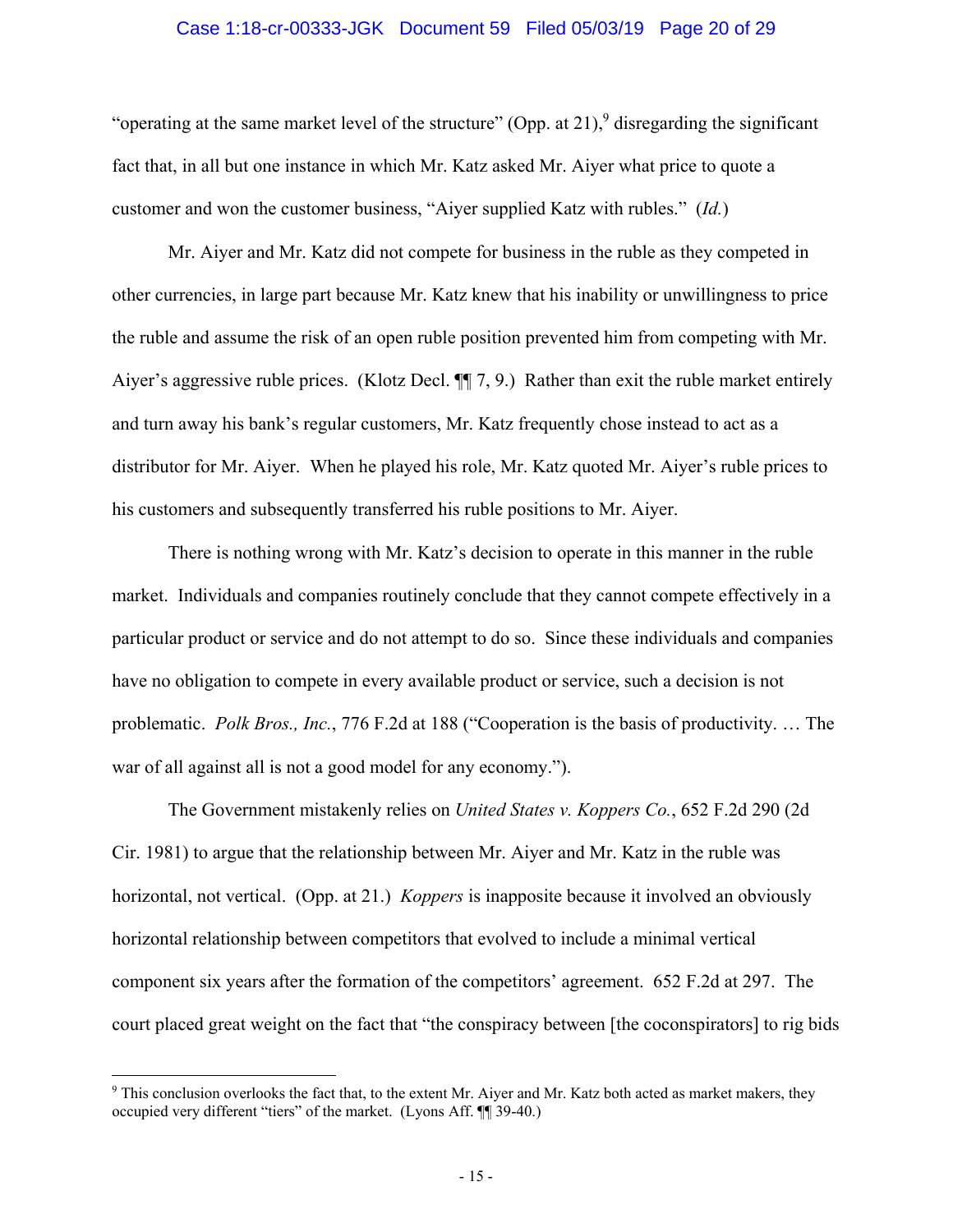#### Case 1:18-cr-00333-JGK Document 59 Filed 05/03/19 Page 21 of 29

originated as an agreement among competing retailers and was not automatically transformed into something different at the moment when its vertical elements … became more prominent." *Id.* The court ultimately concluded that the emergence of a vertical element in the parties' relationship had not affected the "basic non-competitive relationship" and ultimately "had no legal significance in antitrust terms." *Id.* By contrast, the verticality between Mr. Aiyer and Mr. Katz in the ruble market is the sum and substance of their relationship and existed throughout the entirety of the alleged conspiracy. (Klotz Decl.  $\P$  10-11.) Unlike the purported "distributor" in *Koppers*, which was not reliant on the purported "supplier"—and indeed was supplied through other means for part of the alleged conspiracy—the Government does not dispute that Mr. Katz was not capable of trading the ruble competitively without Mr. Aiyer and effectively did not do so throughout the duration of the alleged conspiracy.

In addition, the *Koppers* court concluded that per se treatment was appropriate, in part because the "sole purpose" of the scheme was to enable the coconspirators to "fix higher prices while maintaining the pretense of price-based competition," and the scheme "could not have had any effect except an anti-competitive one." 652 F.2d at 297. The arrangement between Mr. Aiyer and Mr. Katz, on the other hand, appears to have been procompetitive and to have resulted in better prices for customers. Certainly the Indictment does not allege, and the Government's Opposition does not argue, that the collaboration between Mr. Aiyer and Mr. Katz resulted in worse prices for customers. Quite simply, the Government ignores the *Koppers* court's insistence that, in assessing the nature of the relationship between alleged coconspirators, "economic realities, including the possibility of pro-competitive activities, rather than legal formalisms should control." *Id*.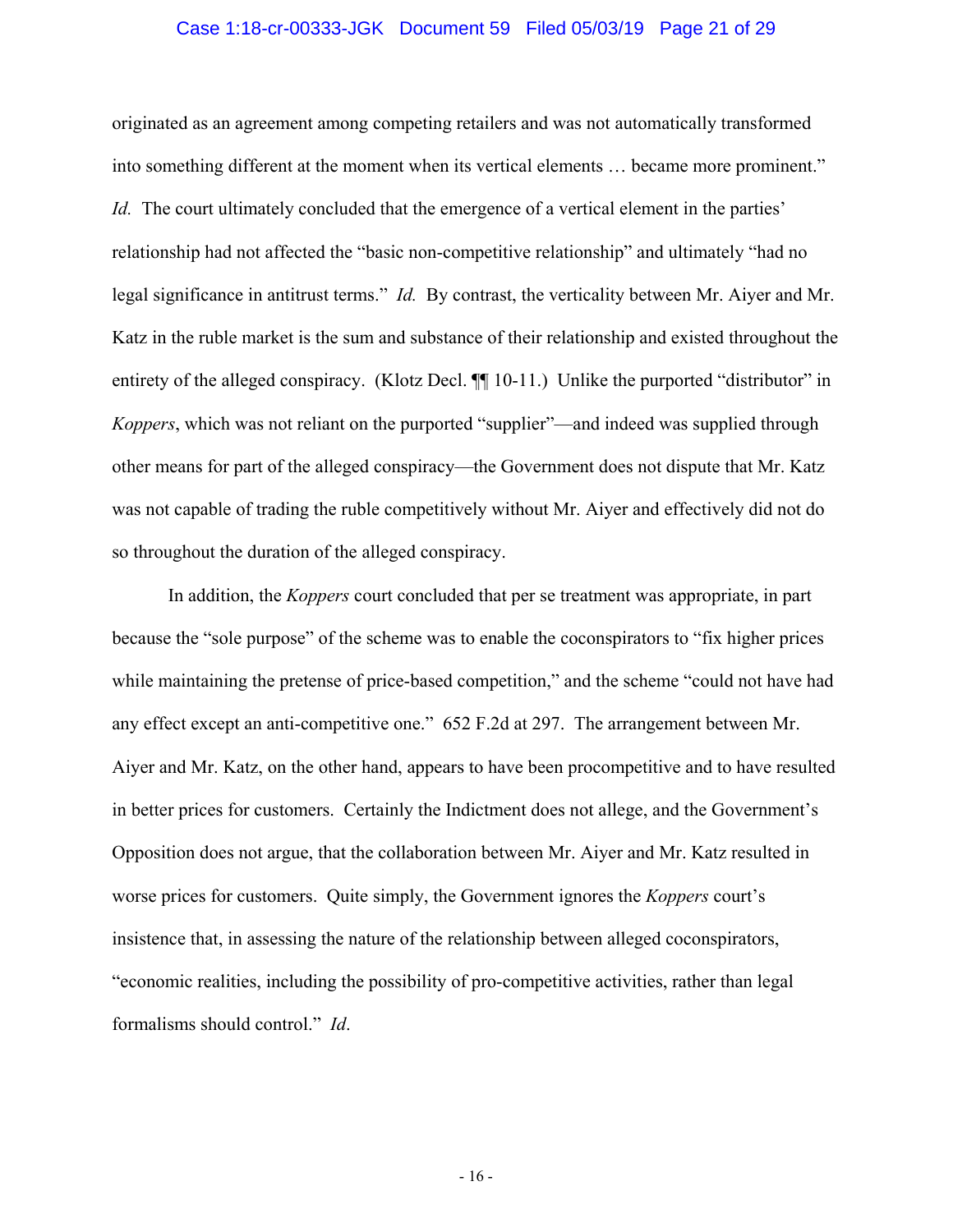#### Case 1:18-cr-00333-JGK Document 59 Filed 05/03/19 Page 22 of 29

One controlling "economic realit[y]" of the arrangement between Mr. Katz and Mr. Aiyer is that it benefited both the traders themselves and their customers. Mr. Katz was able to participate actively in the ruble market because his relationship with Mr. Aiyer allowed him to price the ruble competitively, which in turn benefited Mr. Katz's customers, who received better prices. The relationship also allowed Mr. Katz to be more nearly a full-service market maker to his bank's customers, quoting prices in a full range of currencies and thus helping retain the customers' repeat business. Mr. Aiyer benefited from the arrangement because it gave him access to customers that might not otherwise have approached him for ruble pricing. The Government's argument that customers could go to any market maker for pricing—and therefore that all ruble market makers are "at the same distribution level" (Opp. at 23)—ignores the fact that bank customers, like law firm clients, often have preferred providers. A customer that approached Mr. Katz for a ruble price would not necessarily have approached Mr. Aiyer. Indeed, in almost all the instances of supposedly problematic ruble trading identified by the Government, it is apparent that the customer did *not* approach Mr. Aiyer. (Klotz Decl. ¶ 10.) The arrangement between Mr. Aiyer and Mr. Katz therefore provided Mr. Aiyer with access to a customer base that otherwise may have been unavailable to him.

## **III. Resolution Of The Threshold Legal Issue In The Antitrust Motion Need Not Wait Until After The Presentation Of Evidence At Trial**

The Government attempts to characterize the Antitrust Motion as a "premature Rule 29 motion." (Opp. at 10.) But this misconstrues both the motion and the law. The sole issue presented in the Antitrust Motion is which mode of analysis applies to certain behaviors the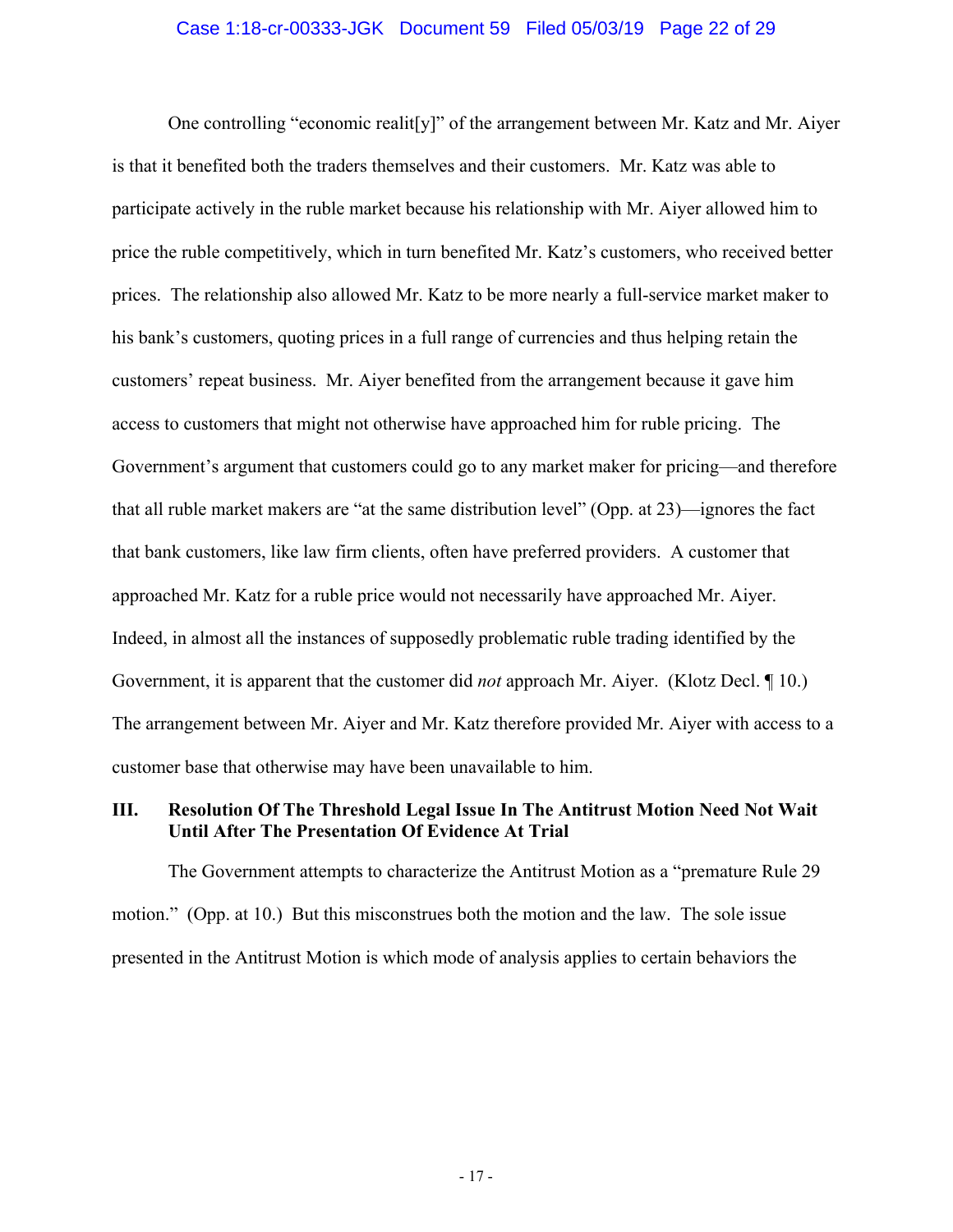#### Case 1:18-cr-00333-JGK Document 59 Filed 05/03/19 Page 23 of 29

Government intends to include as part of its Sherman Act claim. This issue does not turn on the weight of the evidence and is not premature.<sup>10</sup>

Federal Rule of Criminal Procedure 29 governs motions for judgments of acquittal. The Rule provides that "after the government closes its evidence or after the close of all the evidence, the court . . . must enter a judgment of acquittal of any offense for which the evidence is insufficient to sustain a conviction." Fed. R. Crim. P. 29(a). The Antitrust Motion does not request that the Court enter a judgment of acquittal or assess the sufficiency of the evidence.

Rather, the motion seeks resolution of the issue of which antitrust standard of analysis applies: the per se rule or the rule of reason. The decision of which standard applies is a crucial legal determination that a court must make prior to analyzing any claim brought under the Sherman Act. Phillip E. Areeda & Herbert Hovenkamp, Antitrust Law, Section 1909b (2018) ("[T]he selection of a [standard] is entirely a question of law."); *see also Craftsmen Limousine, Inc.*, 363 F.3d at 772.

The Sixth Circuit's recent decision in *Medical Center at Elizabeth Place*, explains the precise legal framework a court should follow to determine, prior to trial, whether challenged conduct is to be analyzed under the per se rule. It makes clear that this determination need not await resolution of disputed issues of fact but can and should be made prior to trial.

In *Medical Center at Elizabeth Place*, a for-profit hospital sued a group of competing not-for-profit hospitals that allegedly drove it out of business by organizing patients and physicians in a group boycott of its operations. 2019 WL 1848532, at \*1-3. The original district

<sup>&</sup>lt;sup>10</sup> The Government admits that certain types of behavior contained in the Indictment could properly be challenged before trial, through a "motion in limine, [rather than] a pretrial motion to dismiss." (Opp. at 8 n.3.) But the evidentiary record will be identical at the motion *in limine* stage, and a ruling then will still require the Court to determine whether the actual conduct charged in the Indictment necessarily caused "unquestionably anticompetitive effects." *U.S. Gypsum Co.*, 438 U.S. at 440; *see also United States v. Sampson*, 898 F.3d 270, 281 (2d Cir. 2018) (courts can make preliminary factual determinations "that do not implicate the general issue of a defendant's guilt").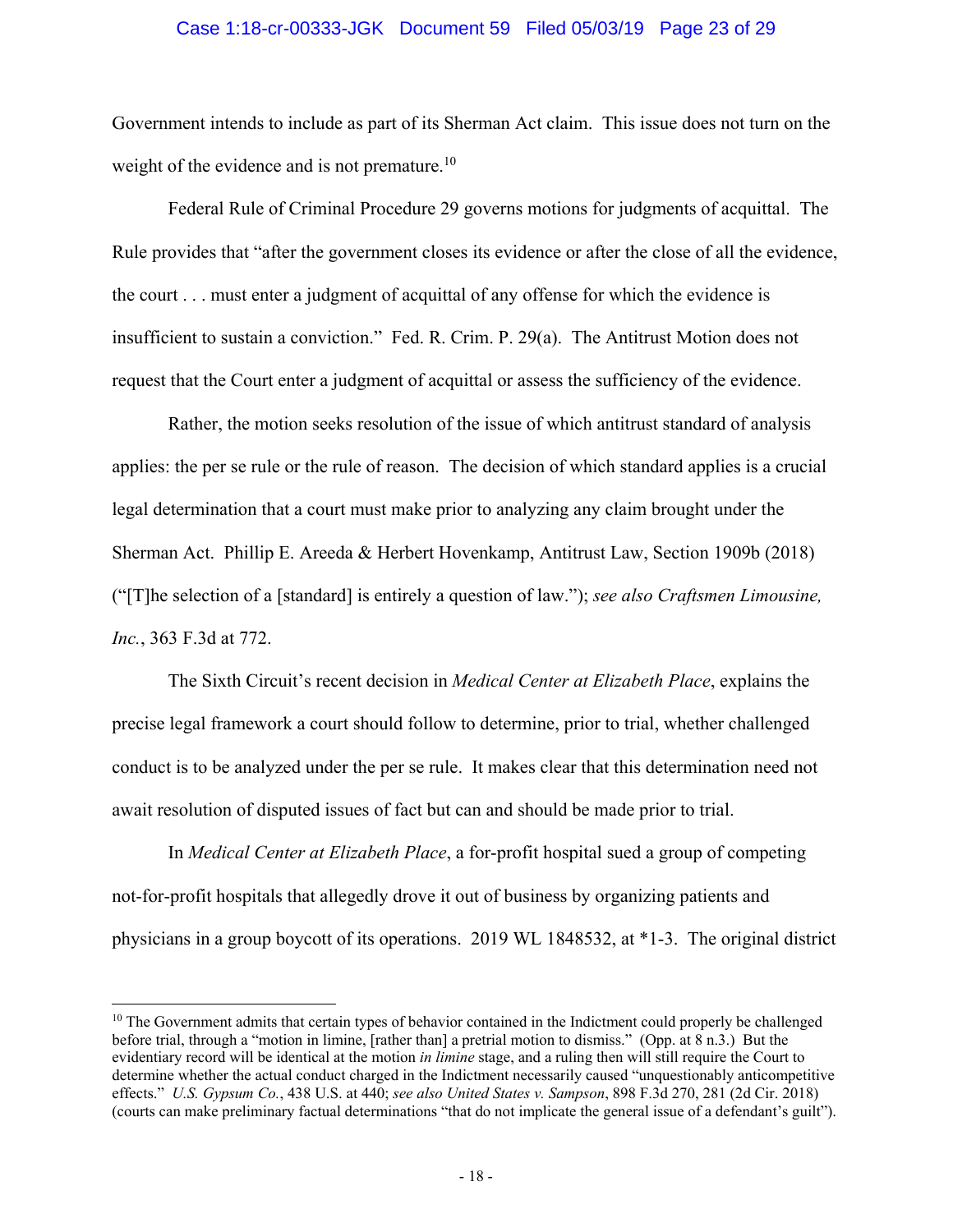#### Case 1:18-cr-00333-JGK Document 59 Filed 05/03/19 Page 24 of 29

court judge in the case denied the defendants' motion for summary judgment, but a successor judge reversed this ruling and granted summary judgment, and the Sixth Circuit affirmed. *Id.* at \*4-6. Without determining whether the defendants' conduct was on balance procompetitive, it found that the plaintiff had not alleged a per se violation of the Sherman Act.

The Sixth Circuit held that the original district court judge's denial of summary judgment rested on two erroneous legal rulings: that only restraints "*necessary* to a joint venture's efficiency-enhancing purposes" qualify for analysis under the rule of reason and that a defendant must eliminate issues of fact by offering "undisputed proof that the restraint is necessary." *Id.* at \*7-8 (emphasis in original). Instead, relying on Judge (now Justice) Sotomayor's concurring opinion in *Major League Baseball Props.*, *Inc. v. Salvino*, 542 F.3d 290 (2d Cir. 2008), as well as on Judge Easterbrook's opinion in *Polk Bros Inc. v. Forest City Enterprises, Inc..*, 776 F.2d 185 (7th Cir. 1985) and Judge Posner's opinion in *In re Sulfuric Acid Antitrust Litig.*, 703 F.3d 1004 (7th Cir. 2012), the Sixth Circuit held that a defendant need show only a "plausible procompetitive rationale for the restraint." *Id.* at \*8-9 (emphasis omitted).

Moreover, the defendant need not show an absence of disputed issues of fact concerning the procompetitive rationale for its conduct: "If the record in this case reveals a plausible way in which the challenged restraints contribute to the procompetitive efficiencies of the joint venture, then 'the possibility of countervailing procompetitive effects' is not remote and per se treatment is improper." *Id.* at \*10 (citing *Nw. Wholesale Stationers, Inc. v. Pac. Stationery & Printing Co.*, 472 U.S. 284, 294 (1985)); *see also Pennsylvania Ave. Funds*, 569 F. Supp. 2d at 1133 ("So long as there are plausible arguments that a practice enhances overall efficiency and makes markets more competitive, application of the *per se* rule is not appropriate.") (internal citation and quotations omitted).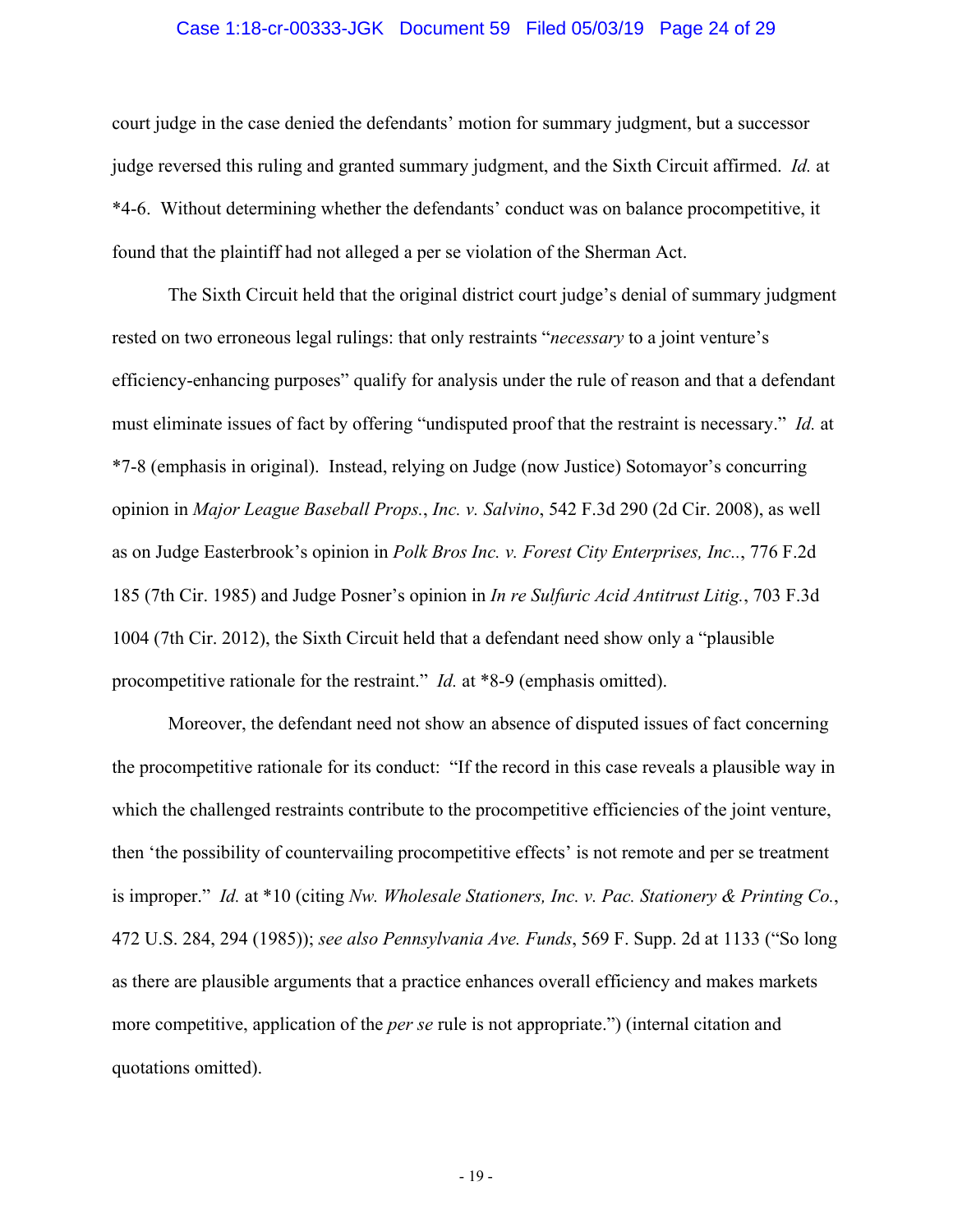#### Case 1:18-cr-00333-JGK Document 59 Filed 05/03/19 Page 25 of 29

Mr. Aiyer has offered plausible potentially procompetitive explanations for all of the conduct at issue in the Antitrust Motion. The Government has not bothered to dispute these explanations, retreating to its claim that these are per se violations because the Government says so and evidence of procompetitive benefits is irrelevant. As *Medical Center at Elizabeth Place*  makes clear, this is not the law.

Although the issue of the appropriate antitrust standard *could* be addressed through a Rule 29 motion, there are compelling reasons of trial management and judicial economy to rule on this Antitrust Motion in advance of trial. Deciding the motion now has the potential to streamline the case significantly, because conduct that is not a per se antitrust violation cannot be prosecuted criminally, either under the Antitrust Division's own guidelines or under principles of due process, *Skilling*, 561 U.S. at 402-03, and evidence of such conduct should be inadmissible. The Government's argument that the Antitrust Motion attacks only "two of the seven means and methods set forth [in the Indictment]" overlooks the fact that the two behaviors are the majority of the Government's case. (*See* Opp. at 7.) Of the 60 trading-related incidents identified by the Government, 46 involve the behaviors challenged in the Antitrust Motion—ruble trading, coordinated trading on an interdealer platform, or both.

Deferring the decision of a threshold legal issue to a later stage in the case thus presents a serious risk that the Government will introduce extensive evidence that is irrelevant and should have been inadmissible based on a proper, pretrial legal characterization of the conduct. The time, cost, and judicial resources expended in the presentation of such evidence could prove to be a significant waste. The confusion and prejudice of the jury that could result from the presentation of evidence that must later be disregarded are also significant risks that counsel for a decision now.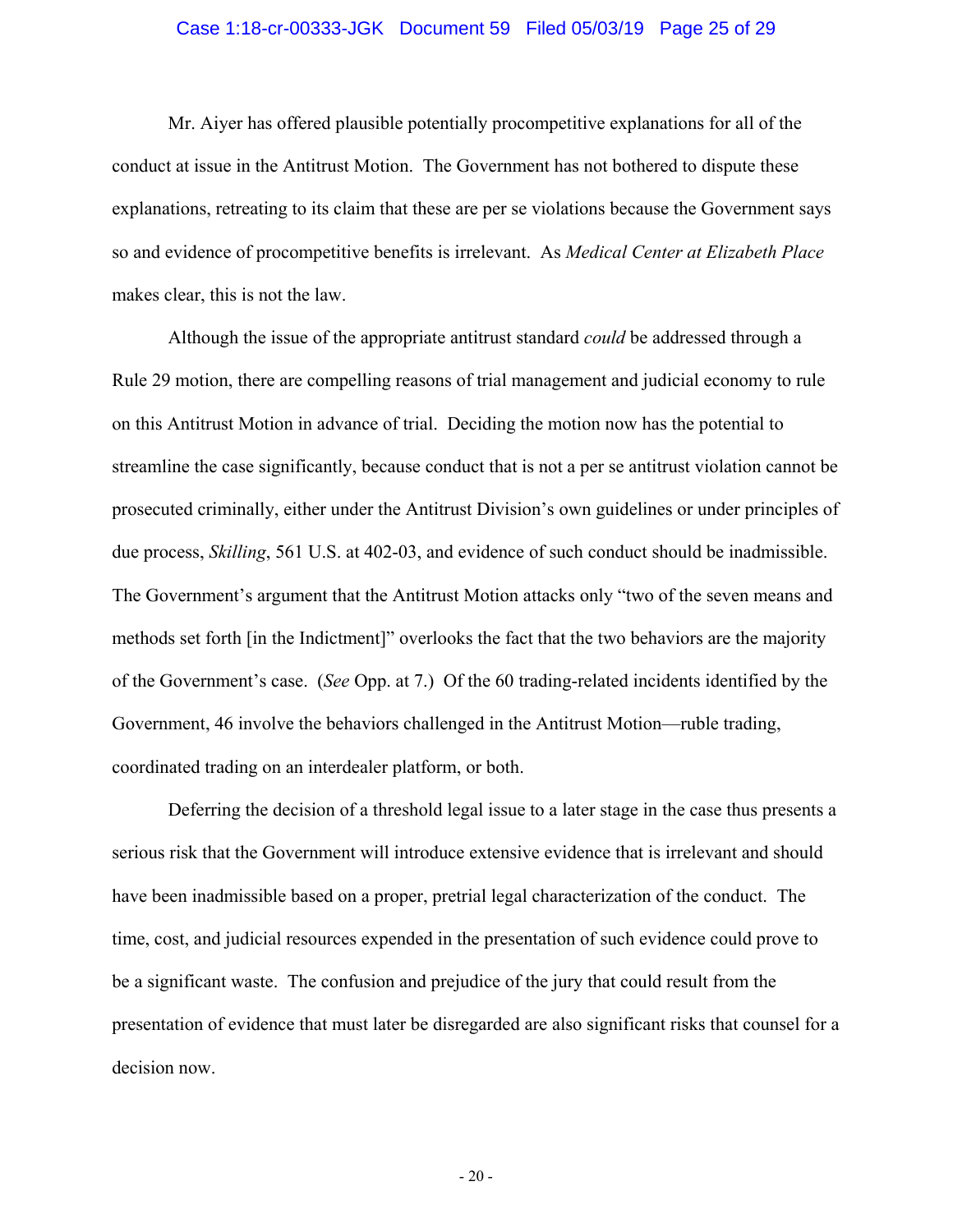### **IV. Mr. Aiyer's Duplicity Motion Should Be Granted**

The Government seeks to criminalize several temporally disparate, factually disconnected behaviors as a "single overarching conspiracy" in contravention of the rule against duplicity. (Opp. at 25.) The Government's response can be distilled to an insistence on labels—that the various behaviors constitute "means and methods" of one "price-fixing and bid-rigging" conspiracy—without further analysis. But as explained, the Government's say-so does not suffice to invoke per se treatment. (*See supra* at 4-5.) It does not suffice to resolve the duplicity issue either.

## A. The Indictment Alleges Distinct, Disconnected Behaviors That Amount To Separate Potential Antitrust Crimes

The Indictment alleges at least three distinct antitrust crimes based, in part, on the Government's identification of conduct underlying the Indictment and the Government's concessions in its Opposition. The behaviors include "agreeing on prices to quote to customers" and "coordinating [] trading and pricing strategies on the interdealer market" (*see* Opp. at 12), as well as vertical ruble transactions between Mr. Katz and Mr. Aiyer.

These behaviors are discrete potential antitrust violations subject to differing antitrust standards, with differing elements. Because the Sherman Act is general and imprecise, it prohibits conduct that may be subject to one of two different analytic standards, only one of which—per se—is properly the subject of criminal prosecution. (*See* Antitrust Motion at 7-8.) The Government seeks to capitalize on this imprecision by alleging that a wide variety of behaviors all come within the purview of the statute as "means and methods" of a conspiracy alleged, in conclusory terms, to be a per se "price-fixing and bid-rigging conspiracy." (*See* Opp. at 7-8, 24-29.) In fact, however, the behaviors are separate potential antitrust offenses subject to different modes of analysis. The customer-facing behaviors resemble the traditional antitrust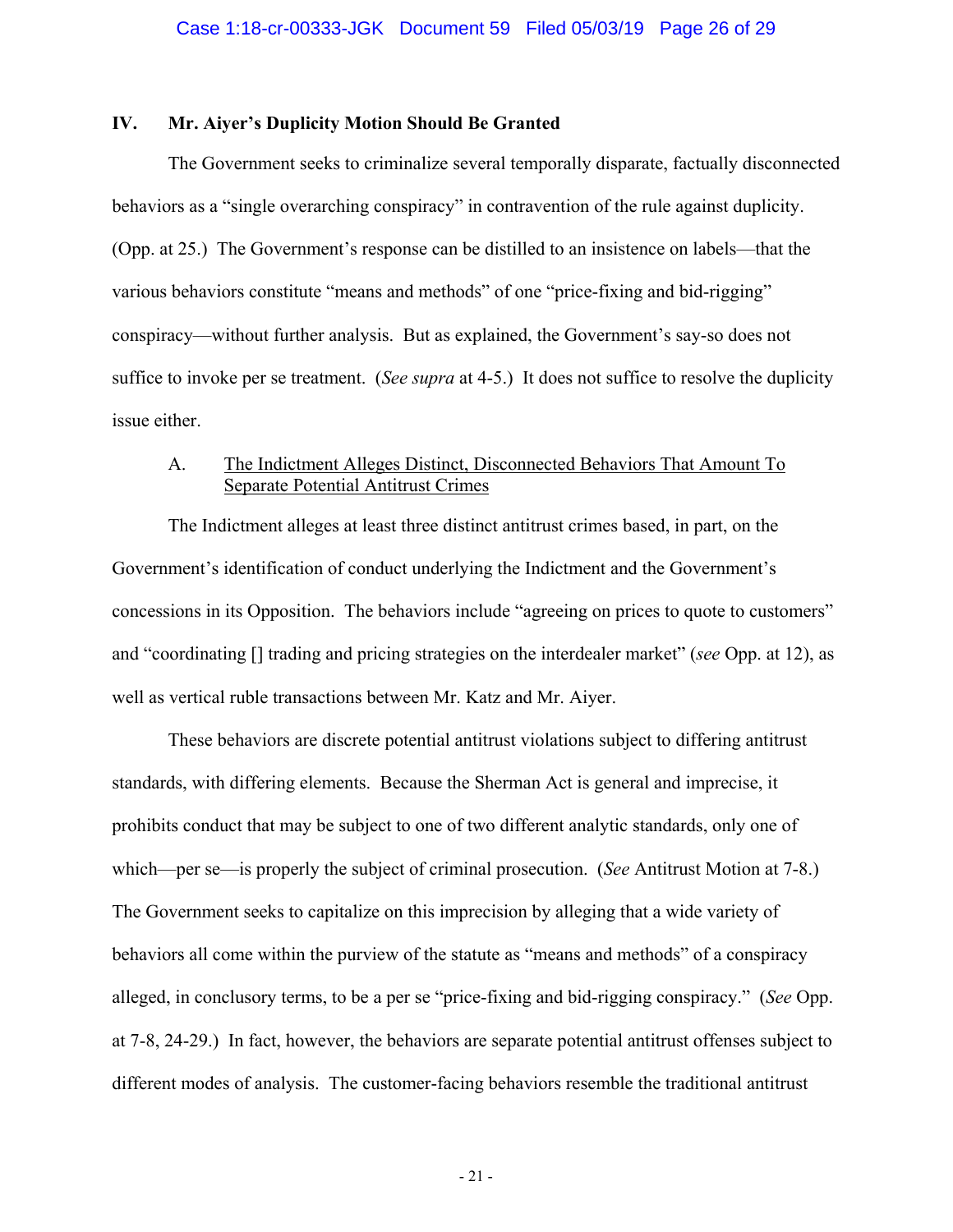#### Case 1:18-cr-00333-JGK Document 59 Filed 05/03/19 Page 27 of 29

violation of price fixing and thus are likelier, if proven, to be subject to per se treatment. By contrast, coordinated trading in the interdealer market and vertical ruble transactions are plausibly procompetitive and thus subject to the rule of reason. (*See supra* at 14-17.) That two fundamentally different analytic approaches, requiring different sets of legal elements, must be applied to the conduct the Government has alleged shows the impropriety of charging the conduct as a single count. *United States v. Abakporo*, 959 F. Supp. 2d 382, 391 (S.D.N.Y. 2013) (holding the indictment was duplicitous because crimes with "different elements" cannot be the subject of a single conspiracy).

## B. The Government's Conclusory Assertion That The Behaviors Are "Means And Methods" Of A "Price-Fixing And Bid-Rigging Conspiracy" Does Not Resolve The Issue Of Duplicity

The Government responds by arguing that Mr. Aiyer is "converting means and methods into substantive charges." (Opp. at 1.) Just the reverse: the Government cannot label the behaviors in the Indictment as "means and methods" to disguise the distinctness of the behaviors and evade the very analysis undertaken above. (*See id.* at 26 (citing *American Tobacco Company v. United States*, 328 U.S. 781, 809 (1946)).) That "means and methods" is an erroneous characterization of the behaviors here is only highlighted by *United States v. Aracri*, 968 F.2d 1512 (2d Cir. 1992), which the Government cites in support of its assertion. (*See* Opp. at 28.) In *Aracri*, the charge was a conspiracy to defraud the United States government to avoid the payment of gasoline excise taxes through fictitious documentation. 968 F.2d at 1515-16. The court rejected the duplicity challenge, concluding that the use of different shell companies in a series of transactions aimed at transferring tax liability to conceal the non-payment of taxes did not amount to distinct offenses. *Id*. at 1519. What the Government characterizes as "means" stands in stark contrast to what the *Aracri* court properly deemed "means." There, the many means were the *same* type of behavior—the transference of tax liability to a shell company—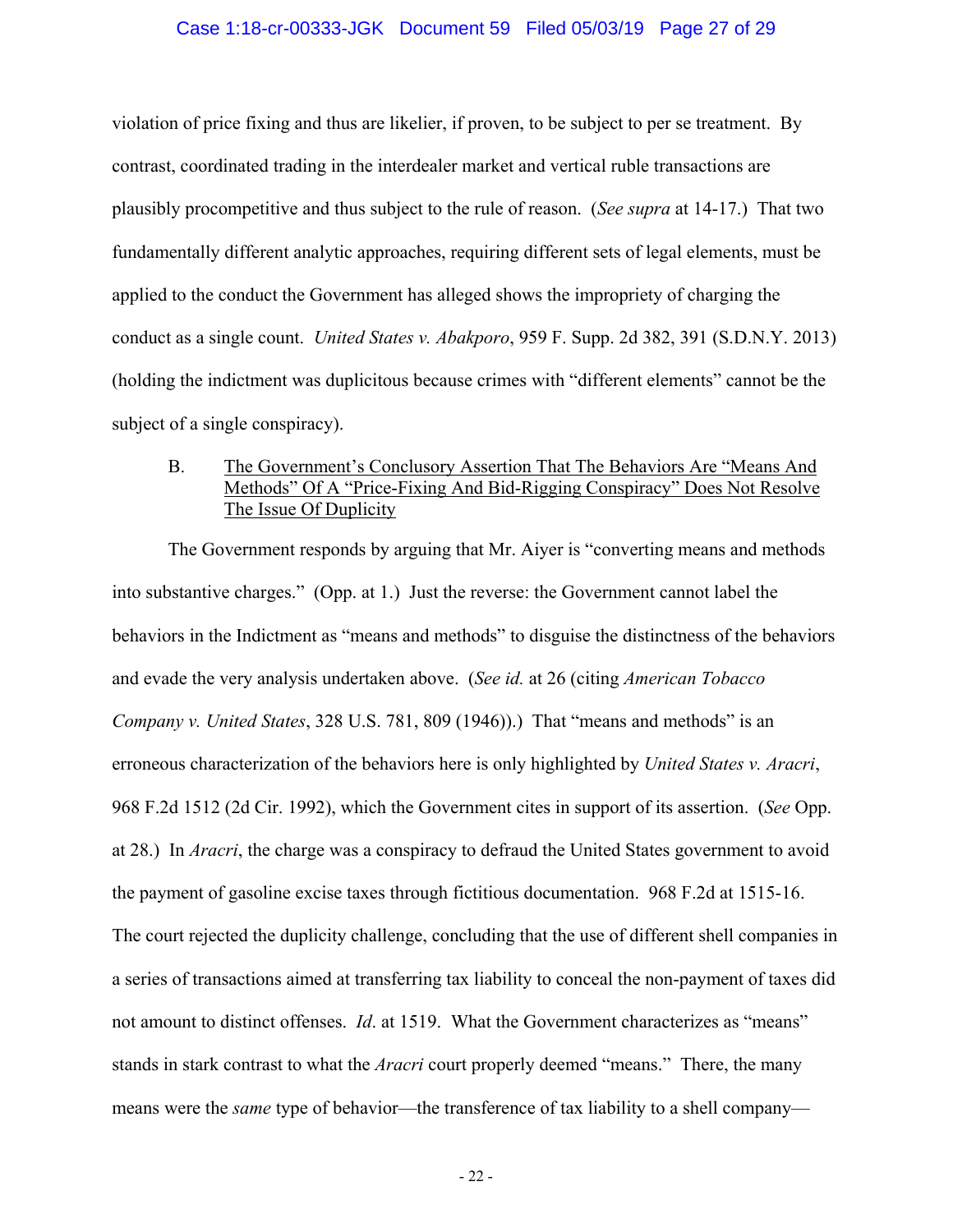#### Case 1:18-cr-00333-JGK Document 59 Filed 05/03/19 Page 28 of 29

occurring in a series of different transactions with different companies but with a clear connection to a single scheme to avoid the payment of taxes. *Id.* at 1519. Here, however, the behaviors are markedly different and, crucially, have no demonstrable connection to an overarching conspiracy to fix prices to the detriment of customers. Without any common thread, the behaviors are discrete and the Indictment impermissibly duplicitous.

#### C. Mr. Aiyer Is Prejudiced By The Duplicitous Indictment

A duplicitous indictment prejudices Mr. Aiyer and implicates the core policy concerns underlying the doctrine. *See Abakporo*, 959 F. Supp. 2d at 391 (charging different conspiracies in a single count "invite[s] the very problems to which the prohibition against duplicity is directed (jury unanimity, notice, sentencing)"). If the case proceeds to trial on the Indictment, it would be unclear which behavior formed the basis of a guilty verdict and whether unanimity was reached as to that behavior. Mr. Aiyer can be convicted only based on acts the jury unanimously believes he committed and on acts within the statute of limitations.

Jury instructions or special interrogatories would not be a sufficient remedy. "Multiple conspiracies" instructions may, in other cases, remedy the potential "spill over effect of permitting testimony regarding one conspiracy to prejudice the mind of the jury against the defendant who is not part of that conspiracy but another." *United States v. Ulbricht*, No. 14 Cr. 68 (KBF), 2015 WL 413426, at \*1 (S.D.N.Y. Feb. 2, 2015) (internal citation omitted). This justification does not apply in the trial of a single defendant and, even if it did, would not provide any relief to Mr. Aiyer because spillover is not the prejudice from which he seeks relief.

Special interrogatories should, "[a]s a general rule," be "avoid[ed] … because of their potential for confusing a jury." *United States v. Pierce*, 479 F.3d 546, 551 (8th Cir. 2007) (internal citation and quotations omitted); *see also United States v. Bell*, 584 F.3d 478, 484 (2d Cir. 2009). In light of this risk, the use of such interrogatories would be especially inappropriate

- 23 -